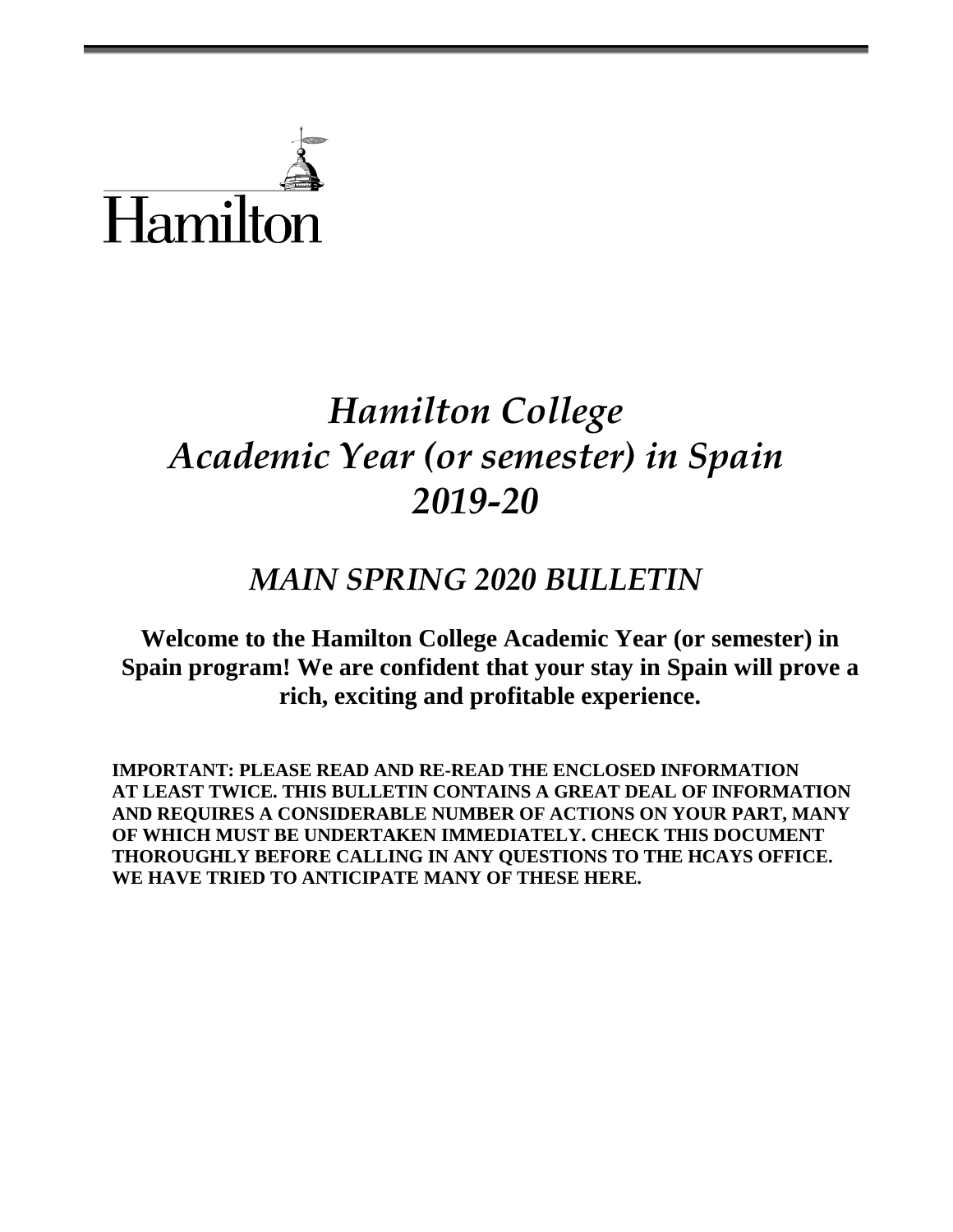## **TABLE OF CONTENTS**

| I.  |                 | <b>OFFICE ADDRESSES and STAFF INFORMATION</b>                                                                                                                                                                                  | $\overline{\mathbf{4}}$ |
|-----|-----------------|--------------------------------------------------------------------------------------------------------------------------------------------------------------------------------------------------------------------------------|-------------------------|
| П.  |                 | GENERAL INFORMATIONNALLY AND THE RESERVE AND THE RESERVE AND THE RESERVE AND THE RESERVE AND THE RESERVE AND THE RESERVE AND THE RESERVE AND THE RESERVE AND THE RESERVE AND THE RESERVE AND THE RESERVE AND THE RESERVE AND T | 5                       |
| Ш.  |                 |                                                                                                                                                                                                                                | 6                       |
|     | A.              | <b>Travel Arrangements</b>                                                                                                                                                                                                     |                         |
|     | <b>B.</b>       | Passport                                                                                                                                                                                                                       |                         |
|     | $C_{\cdot}$     | Spanish Visa                                                                                                                                                                                                                   |                         |
|     | D.              | General Baggage Information                                                                                                                                                                                                    |                         |
|     | E.              | What to Pack                                                                                                                                                                                                                   |                         |
|     | $F_{\rm{eff}}$  | Personal Travel                                                                                                                                                                                                                |                         |
|     | G.              | <b>ISIC Card</b>                                                                                                                                                                                                               |                         |
| IV. |                 | PAYMENT SCHEDULE                                                                                                                                                                                                               | <b>10</b>               |
| V.  |                 |                                                                                                                                                                                                                                | 11                      |
| VI. |                 | PRELIMINARY COURSE SELECTION_________________11                                                                                                                                                                                |                         |
|     | A.              | General Information                                                                                                                                                                                                            |                         |
|     | <b>B.</b>       | <b>Course Regulations</b>                                                                                                                                                                                                      |                         |
|     | $C_{\cdot}$     | <b>Independent Study</b>                                                                                                                                                                                                       |                         |
|     | D.              | <b>Private Lessons</b>                                                                                                                                                                                                         |                         |
|     | E.              | Understanding the History of Spain                                                                                                                                                                                             |                         |
|     | $F_{\cdot}$     | Field Internships. Spain Today: Social and Professional Learning                                                                                                                                                               |                         |
|     | G.              | <b>Spanish University Courses</b>                                                                                                                                                                                              |                         |
|     |                 | VII. TENTATIVE SCHEDULE                                                                                                                                                                                                        | 13                      |
|     |                 | VIII. PRE-DEPARTURE ORIENTATION                                                                                                                                                                                                | 14                      |
| IX. |                 |                                                                                                                                                                                                                                | 14                      |
|     | A.<br><b>B.</b> | <b>Fall Orientation: Galicia</b><br>Spring Orientation: Andalucía                                                                                                                                                              |                         |
|     |                 |                                                                                                                                                                                                                                |                         |

| $\mathbf{x}$<br>$\Lambda$ | <b>EXCURSIONS</b> |  |
|---------------------------|-------------------|--|
|                           |                   |  |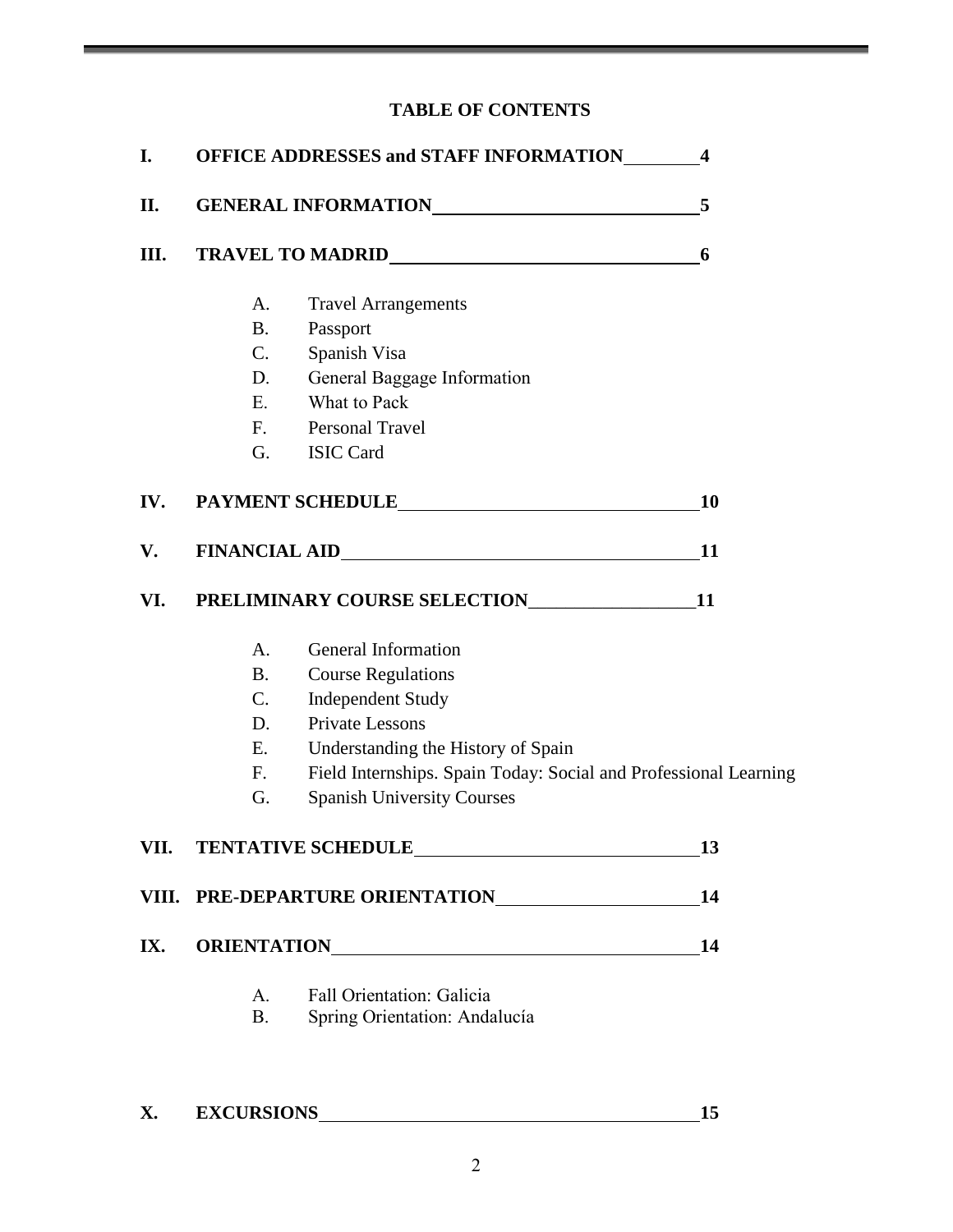| A.                          | Fall                                                                                                                                                                          |       |
|-----------------------------|-------------------------------------------------------------------------------------------------------------------------------------------------------------------------------|-------|
| <b>B</b> .                  | Spring                                                                                                                                                                        |       |
|                             |                                                                                                                                                                               |       |
|                             |                                                                                                                                                                               |       |
|                             |                                                                                                                                                                               |       |
|                             | XIV. ATMS, CHIP-AND-PIN, MISCELLANEOUS EXPENSES 17                                                                                                                            |       |
|                             |                                                                                                                                                                               |       |
|                             | XVI. HOUSING IN SPAIN 18                                                                                                                                                      |       |
|                             |                                                                                                                                                                               |       |
|                             |                                                                                                                                                                               |       |
|                             |                                                                                                                                                                               |       |
|                             | XX. FURTHER INFORMATION CONCERNING MADRID 22                                                                                                                                  |       |
|                             | XXI. CULTURAL REIMBURSEMENTS 23                                                                                                                                               |       |
|                             | XXII. CONCLUSION                                                                                                                                                              | 24    |
|                             | APPENDICES                                                                                                                                                                    | 24-26 |
| <b>Provisional Calendar</b> | <b>Summary of Student Actions</b><br>Offices of the Spanish Consulates: Provisional List<br>Memo: Important Message Regarding Additional Proof of Insurance Coverage for Visa |       |
| <b>LIST OF ENCLOSURES</b>   |                                                                                                                                                                               | 27    |

| Calendar | 70 |
|----------|----|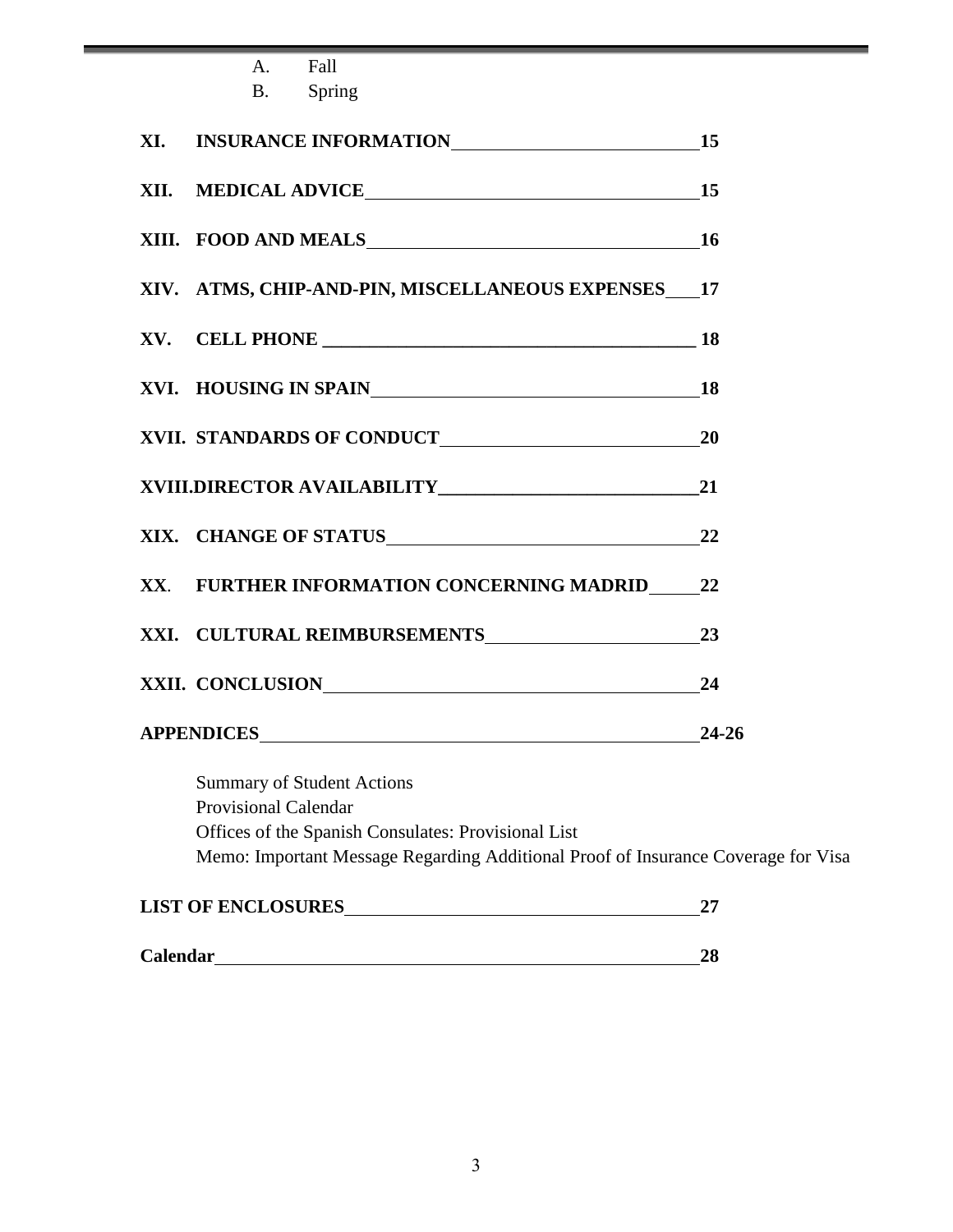## **I.OFFICE ADDRESSES and STAFF INFORMATION**

## **Hamilton College Academic Year (or semester) in Spain: Clinton Office**

198 College Hill Road Clinton, New York 13323 Tel: 315-859-4201 Fax: 315-859-4222 [www.hamilton.edu/spain](http://www.hamilton.edu/spain) [aysjyf@hamilton.edu](mailto:aysjyf@hamilton.edu)

2019-20 Personnel:

Professor Cecilia Hwangpo, HCAYS General Director [mghwangpo@hamilton.edu](mailto:mghwangpo@hamilton.edu) Tel: 315-859- 4777

Ms. Gena Hasburgh, Senior Coordinator, Hamilton College International Education [ghasburgh@hamilton.edu](mailto:ghasburgh@hamilton.edu) Tel: 315-859-4201

## **Hamilton College Academic Year (or semester) in Spain: Madrid Office**

Hamilton College Academic Year in Spain Calle Castelló, 128 28006 Madrid Tel.: 91.535.7899 Fax: 81.052.9341

Professor Joana Sabadell-Nieto, HCAYS Resident Director [jsabadel@hamilton.edu](mailto:jsabadel@hamilton.edu) Cell: (+34) 679 968118

Mr. Carlos Jurado, HCAYS Coordinator of Academic Affairs [cjurado@hamilton.edu](mailto:cjurado@hamilton.edu) Cell: (+34) 672 596320

Ms. Christine Jensen, HCAYS Coordinator of Housing and Student Services [cjensen@hamilton.edu](mailto:cjensen@hamilton.edu) Cell: (+34) 659 577243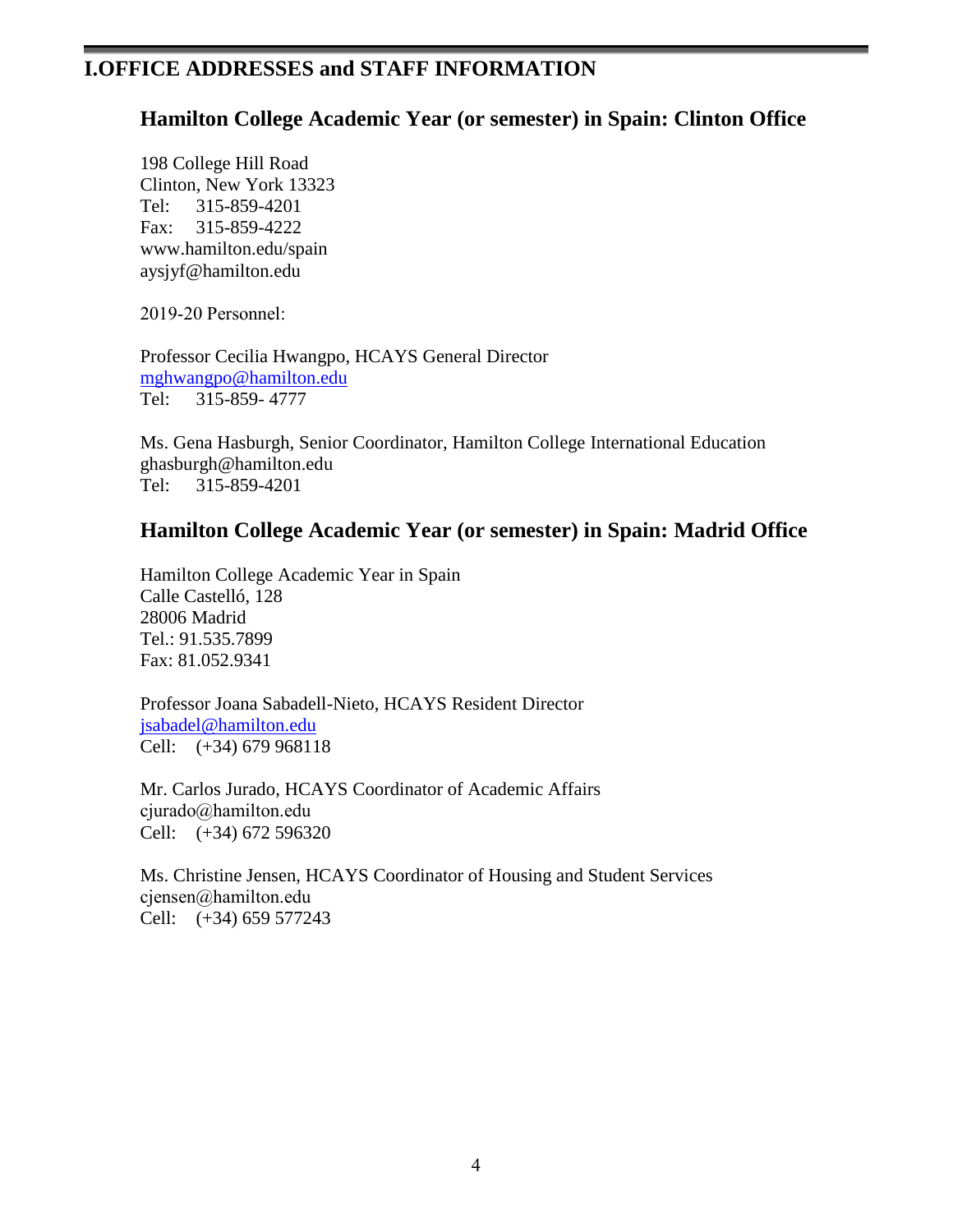#### **II. GENERAL INFORMATION**

#### DIRECTOR-IN-RESIDENCE

We are pleased to confirm that the HCAYS Director-in-Residence for 2019-20 is Dr. Joana Sabadell Nieto, Professor of Hispanic Studies at Hamilton College. Professor Sabadell Nieto joined the Hamilton faculty in 2011. Since then she has been the Hispanic Studies Chair and General Director, has taught several courses across the curriculum and in her area of expertise: Contemporary Spanish Literature (poetry, narrative, film. Gender and Feminist Studies.)

Professor Sabadell Nieto has authored and published several books, collections of essays and many articles: *Differences in Common (2014), Desbordamientos. Transformaciones políticas y culturales de las mujeres (2011), Mujeres y Naciones (2009), Cien años de poesía. 53 poemas en catalán, gallego y vasco: estructuras poéticas y pautas críticas*. (2007)*, Mosaico ibérico*. *Ensayos sobre poesía y diversidad* (1999) and *Fragmentos de sentido. La identidad transgresora de Jaime Gil de Biedma. (1997*) among others. Her transcription of the unpublished diaries of Spanish novelist Gonzalo Torrente Ballester is almost ready for publication. Professor Sabadell Nieto is a member at the Research Center Women and Literature (University of Barcelona), where she has joined forces with other scholars in several projects funded by the Spanish Ministeries of Culture and Education. Before arriving at Hamilton, she taught at the State University of New York (Albany), where she was the Graduate Program Director, and at Dartmouth College, where she directed several programs in Spain. She has lectured in several countries in Europe, in Mexico and the USA, and earned a PhD. at the University of Pennsylvania.

#### FACILITIES: HCAYS

The program headquarters is nestled in one of the most beautiful, safe and sought after neighborhoods in Madrid, El Viso, in the Chamartín District. This neighborhood, built between 1933 and 1936, is part of the renowned rationalist architectural design movement. Our building was fully renovated in 2015, yet the facade remains the same, as it is protected for its historical value. Our neighborhood has all the convenience of being near the heart of the city center, but our building is on a quiet street with trees. It has excellent transportation options, with four different metro stations nearby (lines 4, 5, 6, 7, 9, and 10). We are located only minutes from Calle Serrano, the most exclusive shopping district in Madrid. We are surrounded by many cafes and restaurants, and by local Spanish students from two schools: IE Business School (Instituto de Empresa) and the Instituto de Estudios Económicos. We are steps away from the Museo Lázaro Galliano and the Museo Nacional de Ciencias Naturales, and also within walking distance of Museo de ArtePúblico, Museo Sorolla and Fundación Juan March.

The contact information of the HCAYS:

Hamilton College Calle Castelló 128 28006 Madrid, Spain Tel: (+34) 91 535 7899

#### **This is the address you should use to receive mail in Spain**.

**(**Please provide this information to your friends and family.)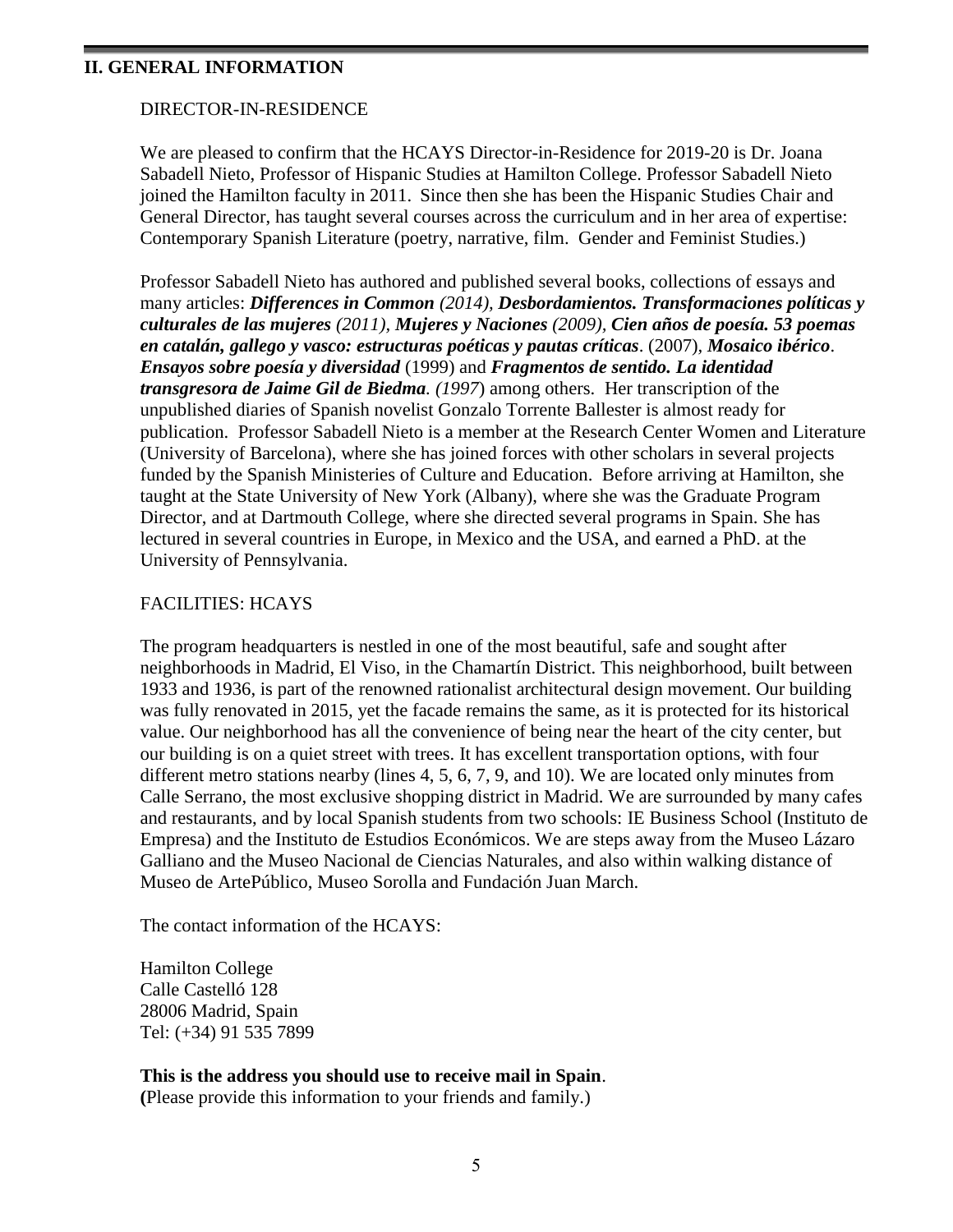#### **III.TRAVEL TO MADRID**

### A.TRAVEL ARRANGEMENTS

Students travel independently to and from Spain. We strongly believe that this experience fosters each student's independence. Please choose an arrival time that is neither too early in the morning nor too late in the evening, as a courtesy to your host family.

#### **Once you have selected an itinerary and bought your ticket, please send us confirmation in writing to [cjensen@hamilton.eduw](mailto:cjensen@hamilton.edu)ith copy to [aysjyf@hamilton.edu](mailto:cjensen@hamilton.edu) by December 15 (latest).**

If you are traveling to Madrid from outside the USA, you must also plan to arrive in Madrid on the morning of **January 13**. The first meeting at the Center will be on **January 14 at 10:00 a.m.**

For yearlong & spring semester students: the day you must depart your Spanish family's home will be **May 9**.

You will receive the address of your host family in December.We encourage you to write to your host family before your arrival, in order to introduce yourself. **Upon arrival to your home in Madrid, you must contact one of our local staff to announce your safe arrival.**

Again, it is IMPERATIVE that we RECEIVE YOUR COMPLETE TRAVEL DETAILS by **December 15** at the LATEST**.** Please email this information to: [cjensen@hamilton.edu](mailto:cjensen@hamilton.edu) with a copy to [aysjyf@hamilton.edu.](mailto:aysjyf@hamilton.edu) Be certain to indicate your **name** along with your detailed travel itinerary.

### PLEASE NOTE: **If there are last minute travel changes, you must contact Professor Sabadell-Nieto in Madrid to verify your arrival at: 011-34-679-968-118.**

If you need assistance with any travel details and connections, we strongly recommend Michelle Sonnenthal, who is the travel agent for Hamilton College Off-Campus Study. Ms. Sonnenthal has worked with Hamilton College Programs Abroad for decades. Her business is Travel Easy. The telephone numbers for Ms. Sonnenthal are: 212-999-5578 and 212-944-2121 x2293. You may also reach her via email[:msonnenthal@tzell.com.](mailto:msonnenthal@tzell.com)

#### B.PASSPORT

Hamilton College Calle Castelló 128 28006 Madrid, Spain

IMPORTANT: PLEASE NOTE THAT YOU MUST UPLOAD YOUR PASSPORT PAGES\*and REGISTER YOUR PASSPORT NUMBER, DATE OF BIRTH and COUNTRY OF ISSUE THROUGH YOUR HCAYS REG-ONLINE ACCOUNT by **NOVEMBER 15 at the LATEST.** If we do not receive this information by **NOVEMBER 15,** you will not have health insurance coverage in Spain (required for the visa application).

\*Mr. CARLOS JURADO [cjurado@hamilton.edu](mailto:cjurado@hamilton.edu) must have access to the copy of your passport **by NOVEMBER 15 (through RegOnline)** IN ORDER TO PROCESS YOUR MADRID TRANSPORTATION CARD ON TIME!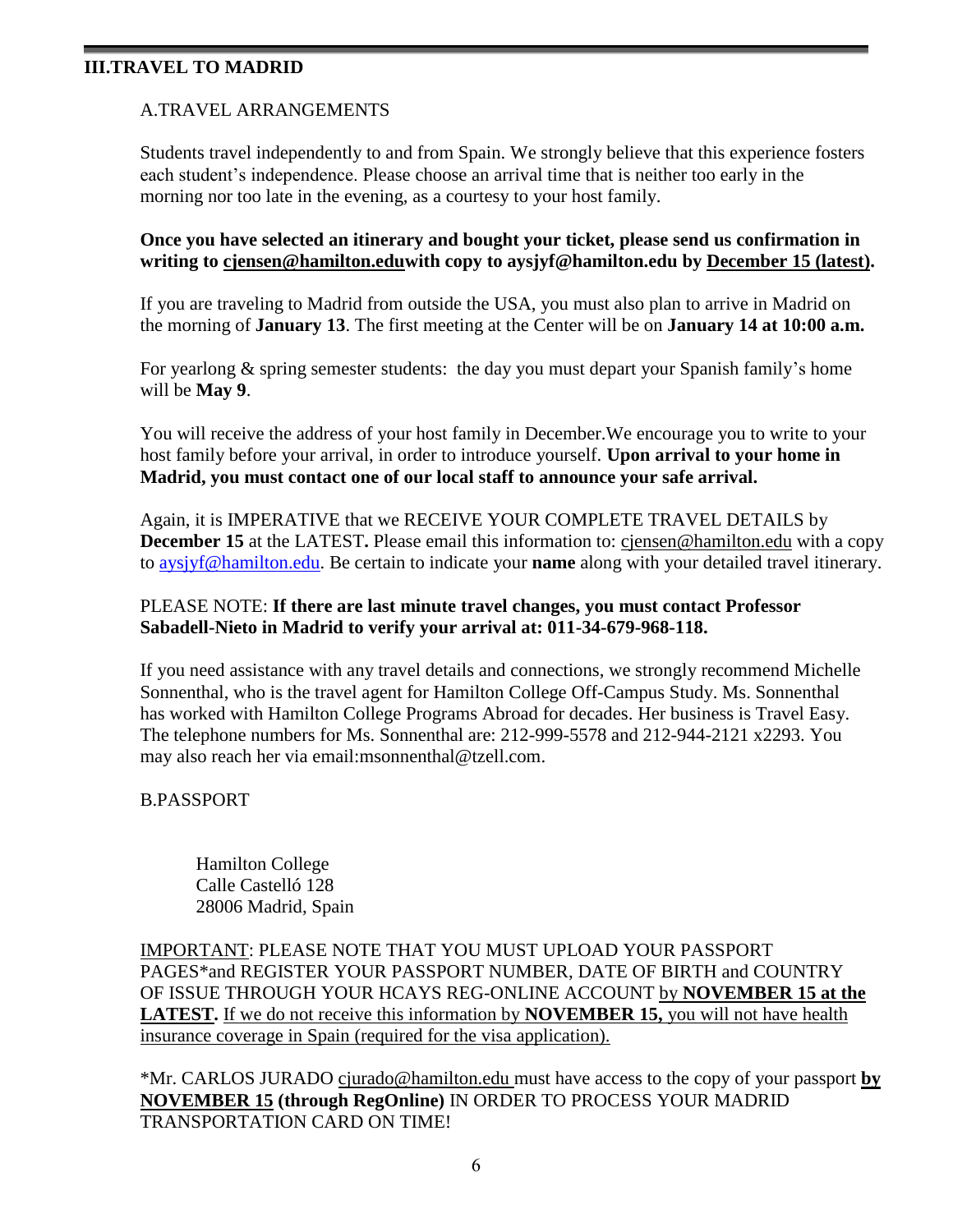When you access your RegOnline account to upload your passport information, please doublecheck to ensure that your Emergency Contact Information is complete and accurate!

## **(Please scan the photo page of your passport before you begin the visa process.)**

## **C. SPANISH VISA – Recent processing changes (information updated to include SPRING 20 memo).**

**Student visa application process**

**Hamilton College Academic Year (or semester) in Spain SPANISH VISA – processing changes** 

#### **ALL HCAYS STUDENTS MAY APPLY THROUGH THE NEW YORK CONSULATE. THE HCAYS DIRECTOR WILL PRESENT THE APPLICATIONS IN NEW YORK. STUDENTS ARE RESPONSIBLE FOR PROVIDING THEIR COMPLETE AND CORRECT APPLICATION. HCAYS CANNOT MAKE CHANGES OR ADJUSTMENTS TO THE VISA APPLICATION NOR RETURN TO THE CONSULATE TO CORRECT OR UPDATE AN APPLICATION.**

#### **Student visa application process**

According to the changes made in January 2018 by the Consulate of Spain in New York to the student visa application process, there are (at least) two different procedures to follow depending on the applicant's place of residency:

**A.** Students with permanent residency in NY, NJ, CT, PA or DE **ONLY** (including non-Hamilton students) [PLEASE NOTE: THIS IS THE REASON THAT NON-HAMILTON COLLEGE STUDENTS MAY APPLY THROUGH NEW YORK. FOR VISA PURPOSES, ALL HCAYS STUDENTS ARE NY RESIDENTS.]

**\*B.** Students with permanent residency in states other than NY, NJ, CT, PA or DE

Please find below the requirements for each procedure. Please be aware that failure to have a visa prior to departure may result in the cancellation of your HCAYS program participation.

### **A. Students with permanent residency in NY, NJ, CT, PA or DE (including non-Hamilton students / ALL HCAYS STUDENTS)**

Students can only submit the visa application through the HCAYS program. The Spanish Consulate in New York does not accept individual applications. Therefore, HCAYS will manage the student visa applications with the NY Consulate; this includes the visa application delivery in NY and weeks later pick-up of the visastamped passport. A HCAYS representative will deliver in person all the required documentation at the Consulate and also collect all the passports with the visas at the end of the process. It takes at least 2 to 4 weeks to process a student visa.

PLEASE NOTE: International students with permanent residency in the above mentioned states will need to determine whether they are able to stay in the United States during the visa application process **or whether they will apply for their Spanish visas in their home countries if they will be traveling during this period and can´t apply through us**.

**Important**: The HCAYS will be responsible for managing with the Consulate at NYC all the complete and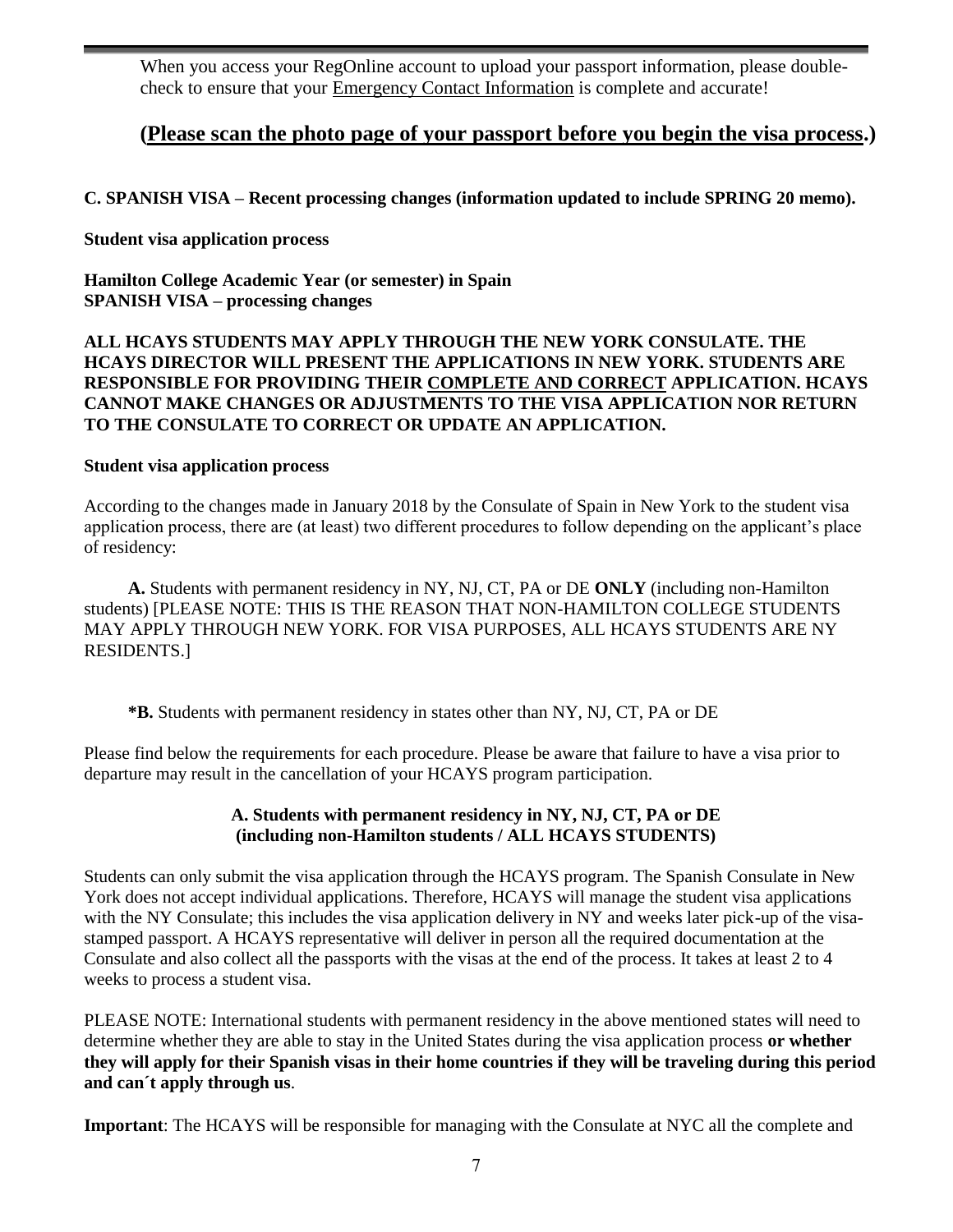accurate visa applications that we receive from students (US citizens and non-US citizens) with permanent residency in **NY, NJ, CT, PA and DE**. **However, the HCAYS does not assume responsibility for securing visas.** 

In order to complete your visa process, students who apply for one semester should send to the HCAYS by mail the following documentation before **NOVEMBER 8**:

**1.** One [national visa application form](http://www.exteriores.gob.es/Consulados/NUEVAYORK/en/ServiciosConsulares/Documents/2010Solicitud%20de%20visado%20nacional%20-%20EN.pdf) duly filled out and signed. It is very important to include applicant's email address and telephone number for any response from the Consulate. (You will want to select "multiple entries" to and from Spain. Please use the HCAYS Centro address as your primary residence since you may not have your host assignment by early November.)

**2.** Original passport. The passport must be valid for the intended period of your stay in Spain with at least one blank page to affix the visa.

**3.** One passport size photograph in color, 2-2 inches (51 x 51 mm) in size, printed on matte or glossy photo quality paper, taken within the last 6 months to reflect your current appearance and in front of a plain white or off-white background. Glue the photo on the space provided in the application form. Please do not staple or use any other option apart from glue to attach the photo to the form. This photograph is in addition to the three that you sent to the HCAYS Office upon enrollment.

**4.** Copy of the following: US driver's license, US State ID card **AND** current Student ID. Do not include original cards or non-required documents (e.g. Social Security Card).

**5.** Non US-citizens: copy of Alien Residence Card (Green-Card) or residence visa valid in USA (except B1/B2).

**6.** Original acceptance letter to the program (provided by HCAYS).

**7.** Official Statement of Enrollment verifying that you are a member of our Program (provided by HCAYS).

**8.** Letter of Financial Guaranty acknowledging the Program's responsibility for travel, room and board expenses (provided by HCAYS).

**9.** Letter of Financial Guaranty in Spanish.

**10.** A letter indicating that you have MAPFRE Health Insurance in Spain with a minimum coverage equal to 30.000 $\epsilon$  or its equivalent in dollars (provided by HCAYS).

**11.** HCAYS will provide proof of coverage (CISI) for "Emergency Evacuation and Repatriation in Case of Death" during the planning period of stay in Spain. Please see the memo included in the Appendices of the Bulletin that will be sent to you next week.

**12.** PLEASE NOTE THAT HAMILTON COLLEGE WILL CHARGE THE VISA FEE TO YOUR STUDENT ACCOUNT. AS OF THIS MEMO, THE COST IS \$160.00. \*HCAYS WILL PURCHASE A MONEY ORDER FOR THE GROUP ON YOUR BEHALF USING YOUR PAYMENTS. See [link](http://www.exteriores.gob.es/Consulados/NUEVAYORK/en/ServiciosConsulares/Pages/CSNewyork/Consular-Fees-New-York.aspx) with consular fees.

\*Please note that HCAYS must submit ONE money order to the Consulate.

#### **\*Please note that if you MUST apply through another Consulate, the following rules apply:**

#### **B. Students with permanent residency in all states OTHER than NY, NJ, CT, PA or DE**

#### **Please note that the HCAYS does not assume responsibility for securing visas.**

You must contact the Consulate responsible for your jurisdiction as soon as possible to learn the exact documentation necessary for your visa application and how you should proceed regarding the visa application process. The required documentation by your Consulate may be similar to the information required by the NYC Consulate (listed above), but please be aware that some differences may exist.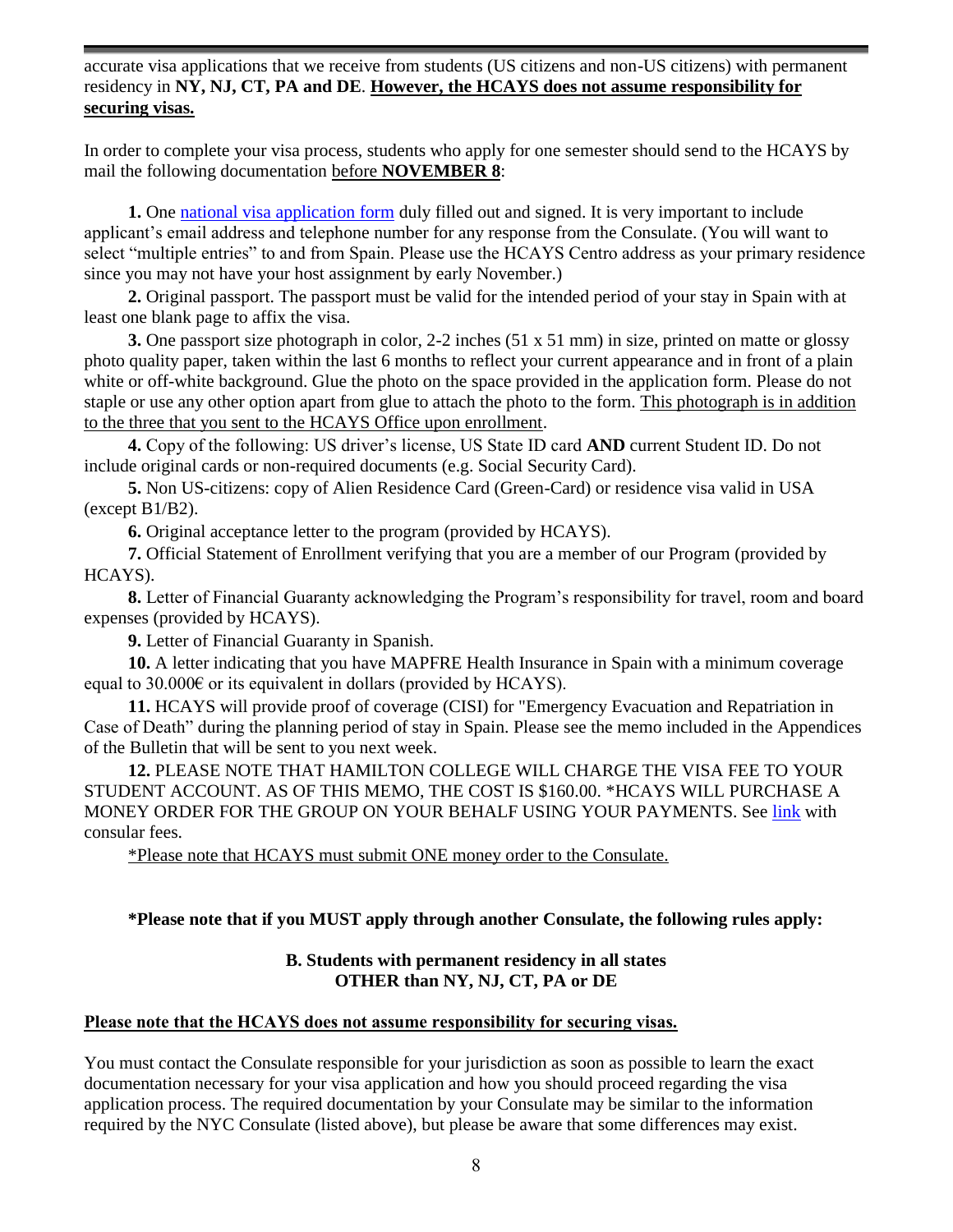**PLEASE CHECK NOW** whether you need to make an appointment to submit your visa application. Making an appointment online may be time-consuming and frustrating. Please keep trying. Important: your visa may become invalid if held for more than 90 days prior to departure for Spain.

#### **PLEASE NOTE**: **International students will need to determine whether they are able to apply for the visa in their current state of residence or whether they will apply for their Spanish visas in their home countries.**

#### **Additional important information regarding visas:**

• The airlines now have the responsibility to check concordances between the length of stay stated on the visa and return dates on the plane tickets. If they do not match, they will not let that person get on the plane. If the airlines do not comply with this, they can be fined.

• Your visa suffices for your one semester stay.

#### **EU Schengen Countries**

• Schengen is an agreement between many European countries aimed at creating a common area without internal borders. If you enter Spain from one of the EU Schengen countries, and not from the US, you will have to declare your entrance into Spanish territory. This can be done in any police station or in the Dirección General Offices. You will have 72 hours to do so. For help or more information about this requirement, please ask our HCAYS Academic Coordinator at the Center on Orientation day.

#### D.GENERAL BAGGAGE INFORMATION

Please check your airline's baggage policy. Do not, under any circumstances, take more than **two bags** and **one small carry-on**. Please pack only essential items! Do not plan to send luggage or trunks separately. Bring only what you can carry by yourself without help.

#### E.WHAT TO PACK

Students are urged to bring plenty of warm clothing. The spring climate is generally very mild in Madrid, but December through March can be cold. And it may be very cold during the orientation trips where you will be outside for long periods of time. Winter often brings with it a damp, penetrating chill. Be sure to pack wool socks, a heavy sweater, sturdy shoes, a raincoat and warm sleeping clothes. Do not plan to have clothing sent to you. We do not recommend bringing electrical appliances. If you must, you will need an adapter plug, which can be purchased in Madrid. Voltage varies between 220 and 115, and the cycles are 50 (as opposed to 60 in the U.S.), which can be harmful for appliances and could lead to fire. Hair dryers and other appliances are readily available in Madrid. We recommend that you purchase these items once you arrive in Spain.

In our pre-departure orientation link (sent to students via email) we will talk further about what you need to bring. We recommend that students pack extra clothing for orientation in carry-on luggage, in case of delayed/lost luggage.

#### F.PERSONAL TRAVEL

If you plan to travel outside of the program (during weekends and holidays)you must wait until you receive all of your syllabi from all of your courses, in order to plan accordingly. Please also take into consideration mandatory extracurricular activities. The same rules apply regarding your visitors.

G.ISIC CARD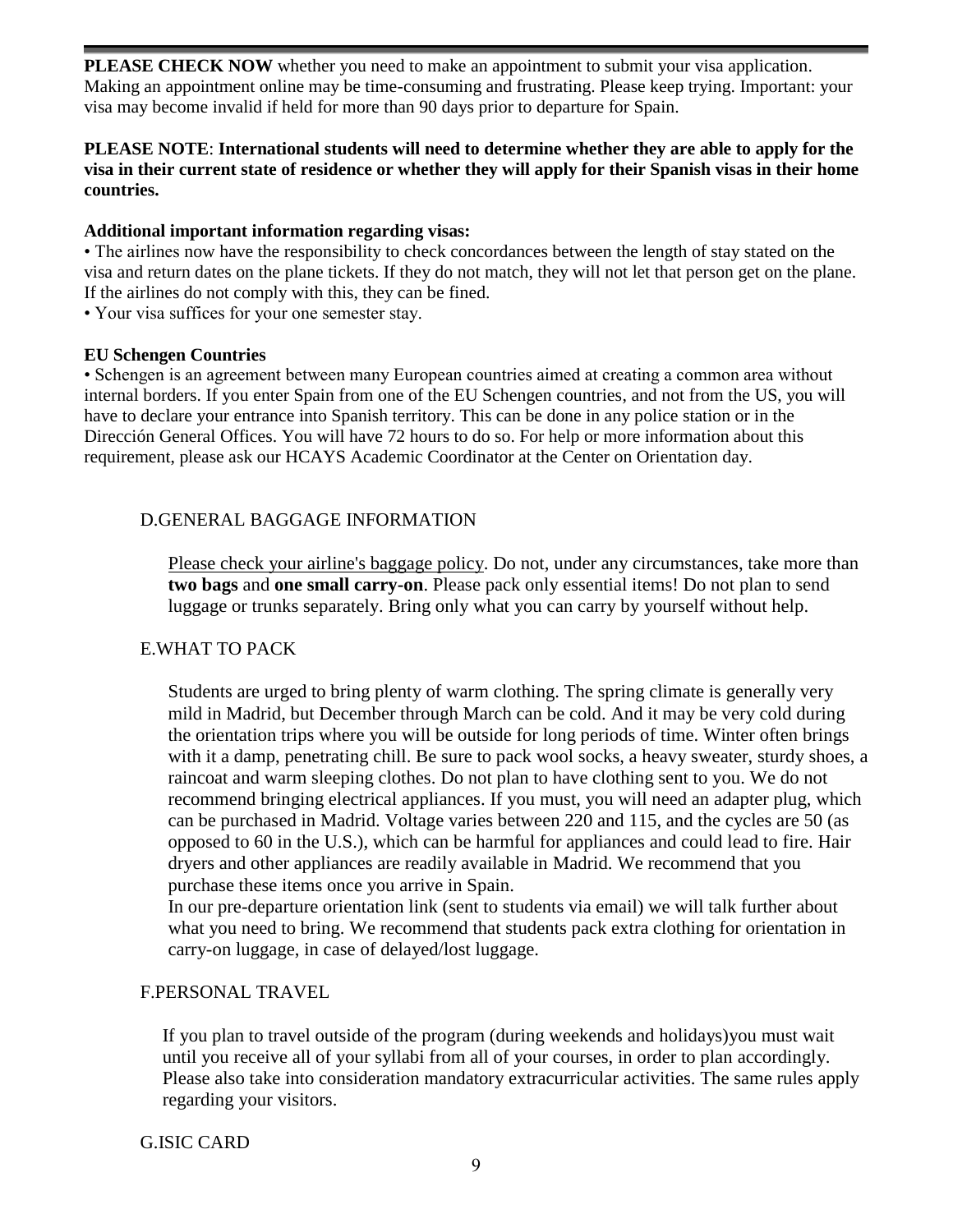The HCAYS suggests that you purchase an ISIC student identity card. This ID certifies your student status and offers you supplemental health and accident insurance and discounts on museum entrance fees. The ISIC will be your Student Identity Card while in Madrid. You can apply for the ISIC card directly from STA Travel (1-800-777-0112) or statravel.com. You can also buy it in Madrid for approximately  $€10.00$ .

## **IV.PAYMENT SCHEDULE**

https://www.hamilton.edu/academics/offcampusstudy/spain/apply/expenses

Tuition Breakdown for the HAMILTON COLLEGE ACADEMIC YEAR (or semester) IN SPAIN **2019-20 Academic Year:**

| Tuition                                                                                                                       |                                                |                  |                        |
|-------------------------------------------------------------------------------------------------------------------------------|------------------------------------------------|------------------|------------------------|
| (includes MAPFRE health care & CISI Travel Health):<br>Room & Board:                                                          |                                                |                  | 42,570.00<br>16,155.00 |
| Total Fee Billed by the Program:<br>Approved cultural activities reimbursed.                                                  |                                                |                  | 58,725.00              |
| Not included in Program Fee:<br>Round-trip Airfare<br>Books:<br>Recommended expenses:<br>Per month                            | Approximately 1,300.00<br>Approximately 300.00 | 230.00           |                        |
| Tuition Breakdown for the<br>HAMILTON COLLEGE ACADEMIC YEAR<br>(or semester) IN SPAIN<br>2019 Fall and 2020 Spring Semesters: |                                                |                  |                        |
| Tuition<br>(includes MAPFRE Health Care & CISI Travel Health):<br>Room & Board:                                               |                                                |                  | 21,720.00<br>8,245.00  |
| Total Fee Billed by the Program:<br>Approved cultural activities reimbursed.                                                  |                                                |                  | 29,965.00              |
| Not included in Program Fee:<br>Round-trip Airfare<br>Books:<br>Recommended expenses:<br>Per month                            | Approximately 1,300.00<br>Approximately        | 150.00<br>230.00 |                        |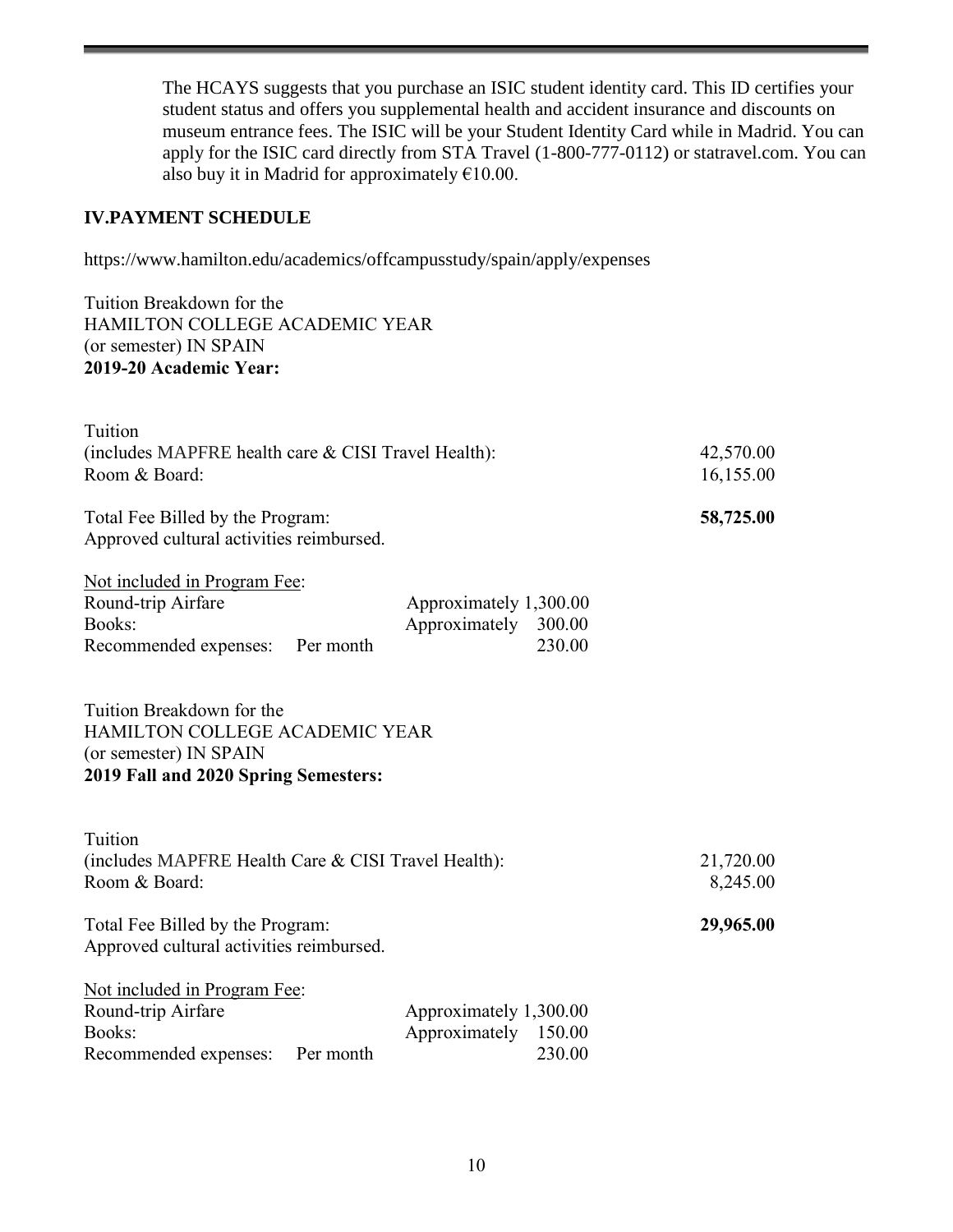#### **V. FINANCIAL AID**

Financial aid awards and scholarships will be subtracted from the main payment when received by the Program.(We will accept financial aid disbursements on your College's schedule, but we require this information in writing.)Consult the webpage for further details concerning what the fee covers, refunds, where to send payments, etc.

Those of you who hold transferable financial grants must notify us in writing of the amount of scholarship aid that you expect to receive this year. It is not the Program's responsibility to solicit this information from the granting institutions. You should write the proper authorities immediately, requesting that your scholarship be transferred to:

Hamilton College Academic Year (or semester) in Spain 198 College Hill Road Clinton, New York 13323

All federal financial aid in the form of Federal Perkins Loans, Supplemental Educational Opportunity Grants or State Student Incentive Grants is transferable. Check with your financial aid office for further information.

All payments and matters of finance should be addressed to:

#### **https://www.hamilton.edu/academics/offcampusstudy/spain/apply/expenses**

**Hamilton College Business Office** 198 College Hill Road Clinton, New York 13323

Please be sure that the Business Office receives your HCAYS payment early or on time!

#### **VI. PRELIMINARY COURSE SELECTION**

#### A.GENERAL INFORMATION

1. Please be reminded that your HCAYS acceptance was contingent upon your successful completion of coursework for the current semester. **Be certain to have a complete transcript sent to us once you have received grades for your most recent semester!**

2. All students must take four course credit units. One of them must be a language course. Even bilingual students must take a very advanced writing/composition language class.

3. Please access the HCAYS website for the semester course listings and class schedule (www.hamilton.edu/spain).Then complete the enclosed **Tentative Course Selection** form and have it signed by your advisor. This is your pre-registration process. A list of the courses that you can take at the local universities (Universidad de Nebrija or Universidad Autónoma de Madrid) will be available soon. They will also be posted in our website. Please, refer to the session SPANISH UNIVERSITY COURSES for more details.

We assume that non-Spanish related courses, if required by your school or your major, can be taken after returning to the USA. If your entire participation in the Program hinges on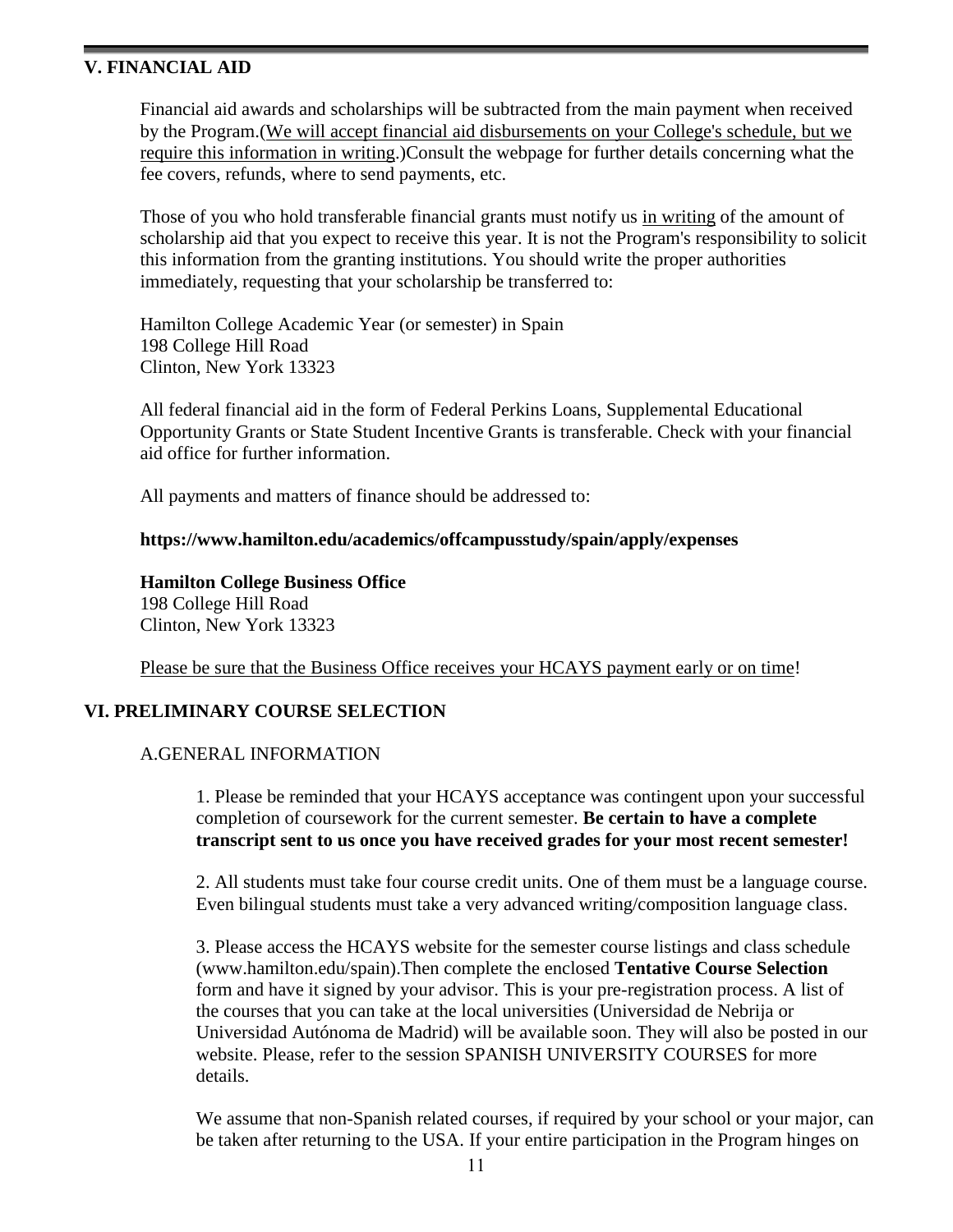taking such a course (French, Mathematics, etc.), please contact us right away. In addition, it is very important that you check with your home institution to find out the minimum passing grade to receive home credit.

4. After discussing course credits and major requirements with your department, please have your academic advisor review your choices and sign the bottom of the Course Selection sheet. This process should also extend to careful planning of the courses you intend to take at your home institution when you return.

5. Credit systems vary from one academic institution to another. You are strongly urged to check carefully with your language department or school administration to verify that you will receive full credit upon your return. Hamilton College considers all of its courses taught in Spain to be 300-level courses. Students interested in having their HCAYS courses count toward a major or minor at their home institution should consult with the department chair prior to departure for approval.

6. As you complete the course selection sheet, please do not assume that the material of one course will necessarily duplicate that of another which you have taken. We can provide you with additional information to enable you to make an informed decision.

7. Be aware that our courses have a limited enrollment of 16 students, and some, such as Flamenco, Spain Today, and Documentary Film, have even less. If a course is absolutely necessary to fulfill any of your graduation requirements, please contact us immediately.

## B.COURSE REGULATIONS

No student may drop a course after the day of mid-semester, without incurring a grade of F. There will be no pass/fail (credit/no credit) in any of our courses. If a student wishes to request an exception, s/he must request it formally in writing as a proposal to the Resident Director no later than the date stipulated by the Hamilton College academic calendar.

#### C.INDEPENDENT STUDY

Please note that we do not allow students to take an Independent Study (some exceptions may apply).

#### D.PRIVATE LESSONS

The Madrid staff will be happy to help search for professors for private classes (music, dance, studio art, etc.), but the program does not pay for these activities.

#### E.UNDERSTANDING THE HISTORY OF SPAIN

It is extremely important that all students have a good understanding of Spanish history prior to their arrival. Thus we ask that all members of the group try to purchase a book about Spanish history and culture, and complete a careful reading of it before departure. (One recommendation is The New Spaniards, by John Hooper.)This will help you to fully enjoy and understand the program's cultural immersion activities and frequent group excursions.

F.FIELD INTERNSHIPS: Spain Today: Social and Professional Learning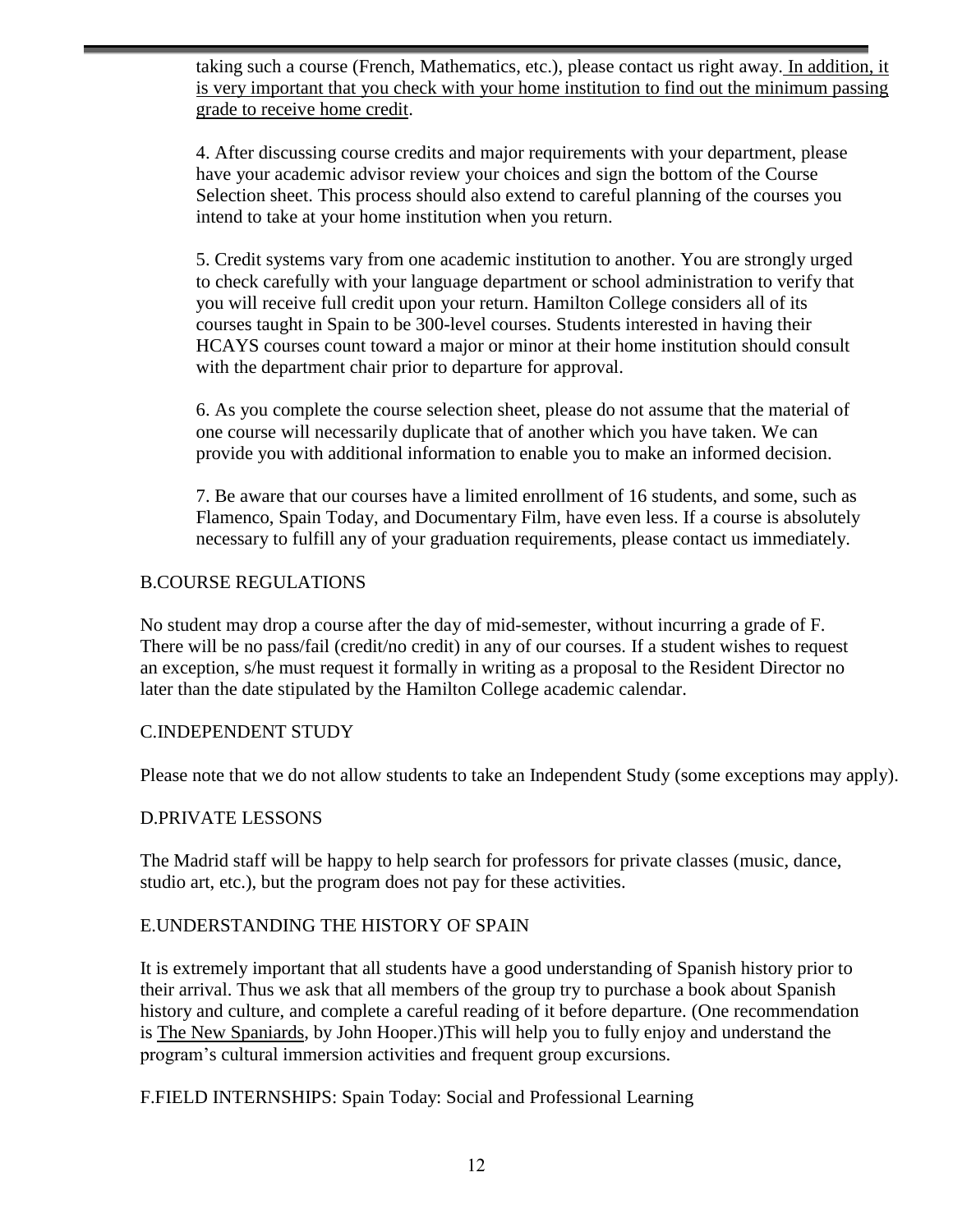As part of its curriculum, HCAYS has developed a course titled "Spain Today: Social and Professional Learning" which combines regular academic classes with a minimum of sixty hours of voluntary fieldwork in order to allow a student to immerse him, or herself, more fully in Madrid's cultural and social environment.

Public service work, including volunteering with NGOs and in public service professions such as teaching EFL, makes up the bulk of the internship options. Possibilities may include volunteering at hospitals, helping out in EFL classrooms (preschool / elementary school / secondary school / university) or editing EFL textbooks, as well as working for institutions, which promote free trade or support the gay or lesbian communities of Madrid, helping developmentally delayed children and/or adults, or defending the rights of refugees. Under exceptional circumstances, a different topic of the student's own choosing may be accepted.

The official course description for "Spain Today: Social and Professional Learning" is listed with the semester course offerings at: http://www.hamilton.edu/spain/curriculum/courses

Be advised that certain kinds of projects are, within the local social context, not realistic. Students will be asked to sign a separate release-of-responsibility form (in addition to the general HCAYS form).

We have partnered with EUSA, an international internship program with a distinctive experience that enhances student ability to work effectively with people from different cultures.

## G.SPANISH UNIVERSITY COURSES

Studying at a local Spanish university is a fundamental part of the cultural and academic experience for HCAYS students in Madrid. In addition to courses offered at the HCAYS Center, students can enroll in one course at the Universidad Autónoma de Madrid (UAM) or at the Universidad Antonio de Nebrija. Both universities offer courses taught in Spanish including anthropology, economics, international relations, law, literature, political sciences, sociology and history. We help students navigate through the process of finding the course that best fits their needs and curriculum requirements. Additionally, UAM and Nebrija offer sports facilities, choir, bookstores, cafeterias and other extra-curricular activities allowing students to be fully immersed in the Spanish language and culture

If you are interested in the possibility of taking a course at the [Universidad Nebrija](http://www.nebrija.com/estudios/) or the [Universidad Autónoma de Madrid,](http://www.uam.es/ss/Satellite/en/home.htm) please indicate this interest in the HCAYS Course Selection Form, adding what kind of course / field you are interested in pursuing. Then, shortly afterwards, Carlos Jurado, the Academic Coordinator at HCAYS, will be contacting you with a preliminary list of courses that you will be able to choose from.

## **VII.TENTATIVE SCHEDULE**

You will find a tentative calendar at the end of this document.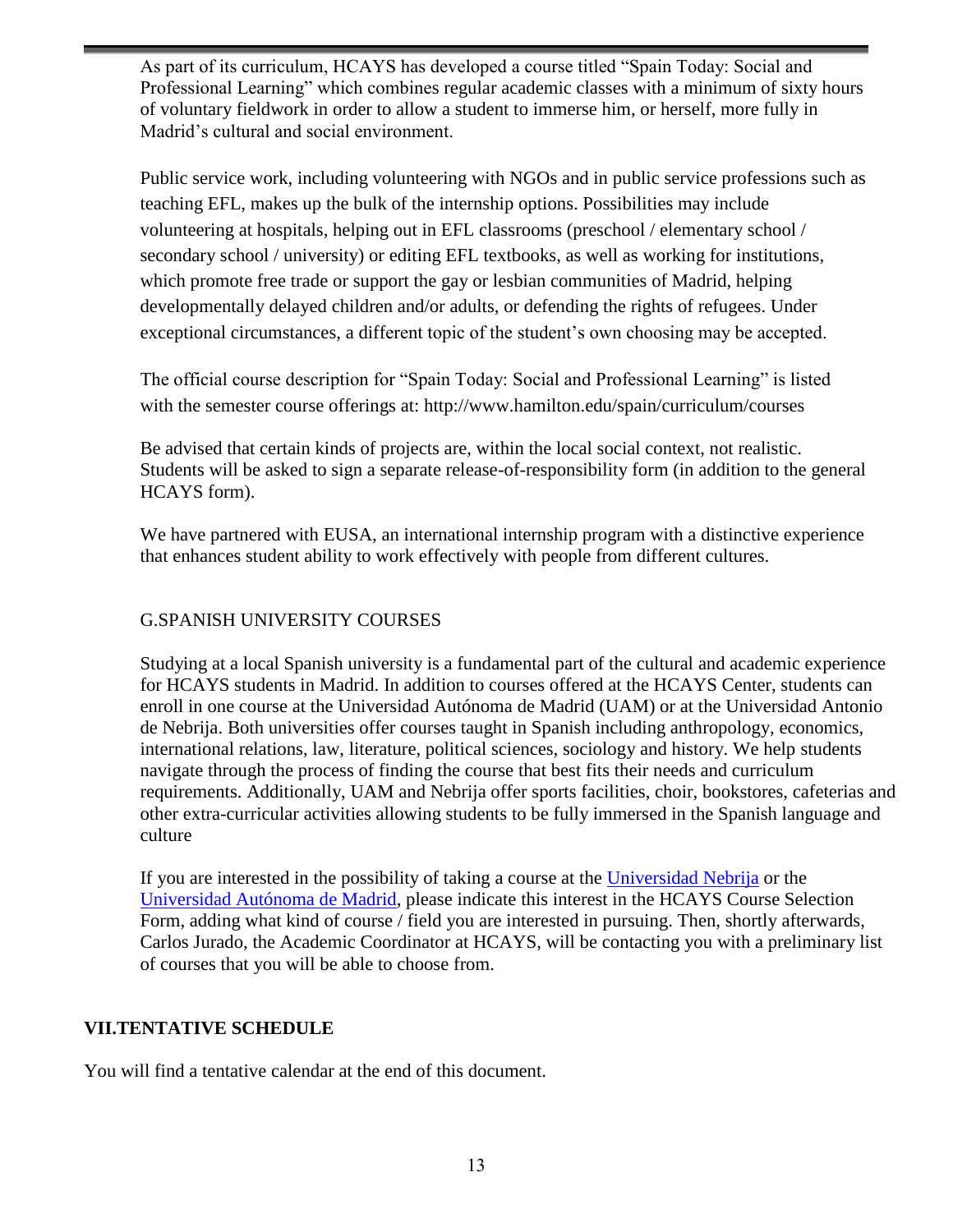## **VIII.PRE-DEPARTURE ORIENTATION**

We will send a pre-departure link to students via email.

## **IX.ORIENTATION**

There will be an orientation at the Center where everyone will meet and all questions will be answered; students will receive a folder containing a lot of important information. This orientation starts on **January 13 at 10:00 a.m.** During orientation you will take a placement exam that will place you at the appropriate language level for the language course you will take.

During orientation, the program holds language classes in the Madrid headquarters (*nuestro Centro*), which is a good way to get used to our **Spanish-Only Rule,** as well as culture classes that will prepare students for the academic excursions during the semester. At the same time, HCAYS organizes activities to help students immerse themselves in the Spanish culture. Some of these activities may include tours of Madrid, outings around the city, and group lunches. Spanish students accompany the Hamilton students during some of these activities for a more complete Spanish experience. During the second week of the orientation, HCAYS takes the students on an academic excursion to a specific area of historical relevance to start their knowledge of the Spanish culture.

A miscellaneous note about both Orientation and regular classes: we suggest you bring with you at least one standard size course notebook. You will need this for Orientation. In addition, you should know that it is extremely difficult to find regular lined notebook paper in Spain, since the Spanish students prefer to use graph paper for their studies.

#### A. FALL ORIENTATION: GALICIA

Occupying the Northwest corner of the Iberian Peninsula, Galicia gets its name from its ancient inhabitants: the Celts. However, Gaelic is not spoken here, but Gallego, one of Spain's coofficial languages (closely related to Portuguese). Galicia is famous for its beaches, seafood – and yes, bagpipe music. Santiago is the cultural capital of Galicia. Santiago's cathedral claims to host the remains of Christ's apostle James and was in the Middle Ages the destination of one of Christendom's major pilgrimage routes, the Camino de Santiago. Pilgrims still arrive today from all corners of the world. Renowned for its superb seafood and quaint coastal towns, Galicia is a seafaring region and has one of Spain's prettiest coastlines, the fjord-like Rías Baixas.

#### B. SPRING ORIENTATION: ANDALUCÍA

Known as al-Andalus, when it was under Muslim rule, Andalucía extends across the south of Spain and is home to some of the country's most beautiful cities--Sevilla, Andalucía's capital, once the exclusive port for the trade with the New World; Córdoba, with its unique Cathedral Mosque; Granada, the last Muslim stronghold, with its fabled Alhambra palace; Neo-Classical Cádiz, known as the city of light. In addition to the historic cities, countless white washed villages dot a landscape that ranges from endless rows of olive trees, to one of Spain's most important national parks, Doñana (ranked among Europe's greatest wetlands), and a long stretch of sandy beaches known as the Costa del Sol.

### **Both the orientation and all program excursions will include visits to sites, cathedrals, museums, and other monuments. It is absolutely essential that all HCAYS participants**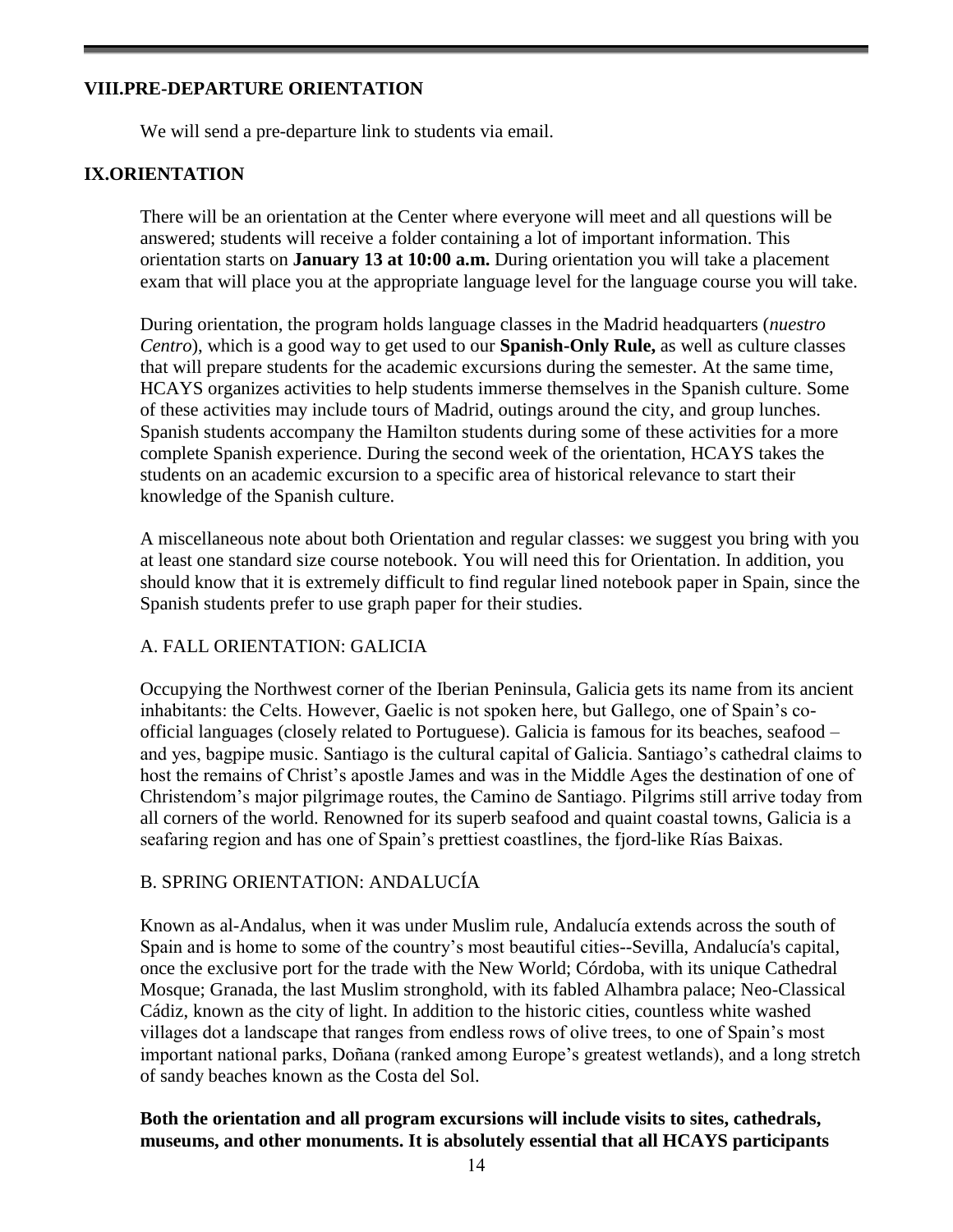**understand that these activities constitute a mandatory aspect of the academic component of the program. The HCAYS excursions are more elaborate and carefully planned than those of other programs. Because of this and because of the services of our superb guides, almost all past students have found these trips to be immensely enjoyable and informative.**

## **X. EXCURSIONS**

Recent excursions that we planned during the academic year have included:

- A. FALL: Barcelona, Málaga, Córdoba
- B. SPRING: Mallorca (Balearic Islands) País Vasco (San Sebastián and Bilbao)

**STUDENTS MUST ATTEND ALL EXCURSIONS.** Excursions are a key part of the Spanish study abroad experience. They offer the opportunity to fully immerse oneself in Spain's cultural diversity and get to know the history, customs, cuisine and art of every region of the country. Therefore, HCAYS expects all students to participate actively in our trips. If you are not able to attend one of the excursions, and you cannot provide us with a written medical excuse, you must pay 200 euros to partially cover the expenses caused by your absence.

## **XI. INSURANCE INFORMATION**

As HCAYS students, you will receive MAPFRE coverage, a medical insurance that will cover your doctor's expenses during your stay in Spain. **Reminder:** THROUGH REG-ONLINE (if you have not done so already), you must upload a copy of your valid PASSPORT page including the photograph and your PASSPORTNUMBER, DATE OF BIRTH, and COUNTRY OF ISSUE by NOVEMBER 15 to obtain MAPFRE Health Insurance in Spain. Upon your arrival in Madrid you will receive your health insurance card with all of the information regarding your coverage while you are a member of the HCAYS Program.

Through MAPFRE, you will be able to consult a doctor in Madrid (with the help of our competent HCAYS staff).**You will not need to pay out-of-pocket money for these medical visits**. You will simply provide your HCAYS MAPFRE Medical Insurance Card.

Ultimately, of course, you will be responsible for your health needs, and for seeking the appropriate medical assistance.

HCAYS will also provide CISI Travel Health Insurance coverage for "Emergency Evacuation and Repatriation in Case of Death" during the planning period of stay in Spain. The Consulate will require this proof of repatriation and emergency evacuation coverage. **You will receive a Consulate letter from CISI (via email) that you must include with your visa application!**

## **XII.MEDICAL ADVICE**

American immigration authorities do not require a smallpox vaccination certificate. However, many travel authorities continue to recommend inoculation against smallpox. Your family doctor may suggest other shots. We recommend all standard vaccinations to be updated. Students are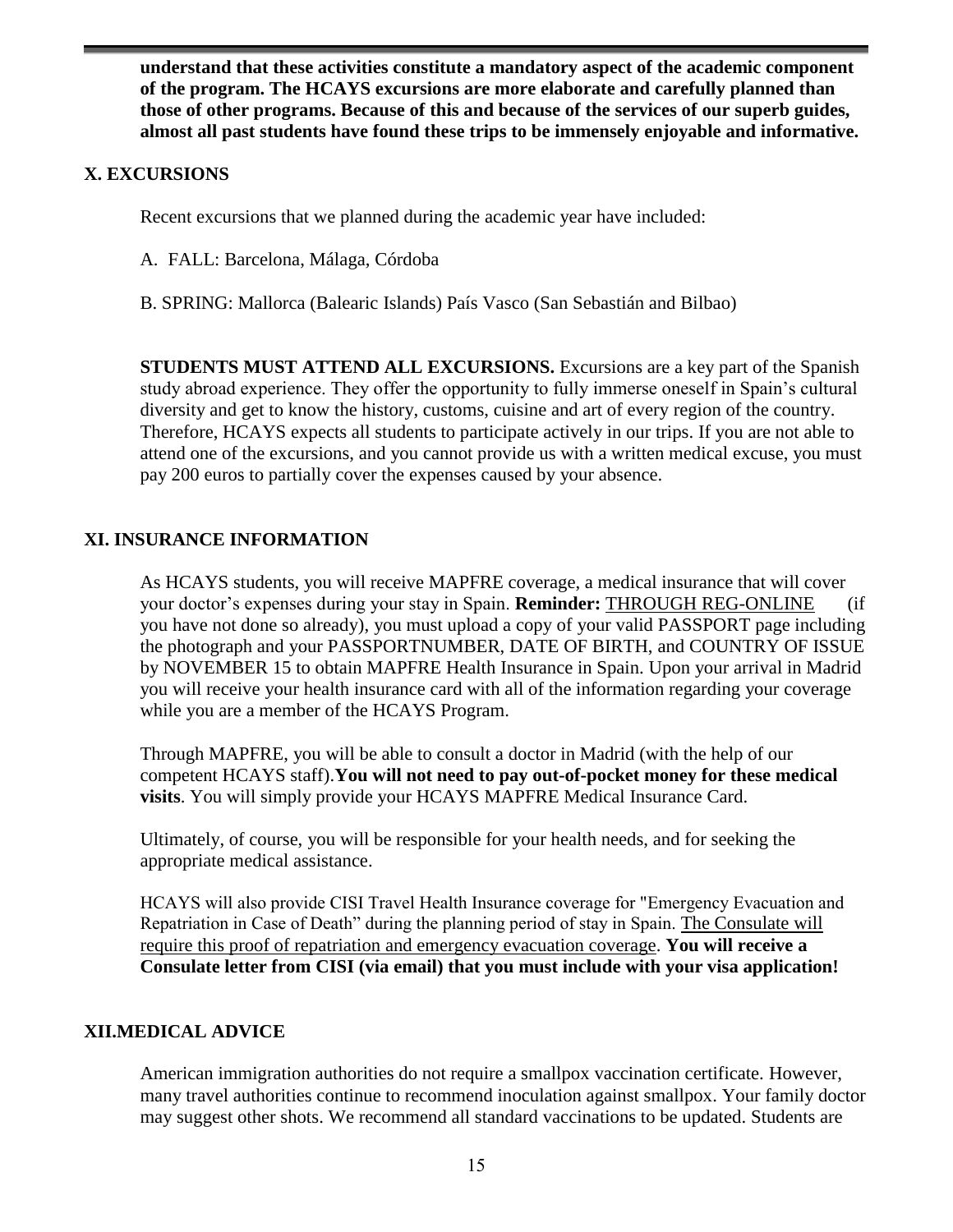strongly encouraged to bring with them a complete medical dossier, to make available to doctors in Spain, program hosts and administration in the case of an emergency.

Any prescription medicine that you must take, you need to bring it with you, in sufficient quantities to last for the stay. You will not be able to receive medicines by mail. Spanish customs will keep them and return them to the sender. You will need a doctor's written explanation for any drugs or medicines that you carry with you, as well as the composition or quantitative formula for any medicine prescribed. (This will prevent any unwarranted actions by the Spanish authorities.)

We also advise you to have all necessary dental work done before leaving the USA Bring your prescription for eyeglasses and/or an extra pair of contact lenses. These services are not covered by MAPFRE.

### **Please Note:**

**Students with a history of emotional disorders are advised to consider carefully joining the HCAYS. Such challenges are inevitably aggravated by the new demands and personal responsibilities of a foreign setting. This is particularly evident in the case of a student who has had an eating disorder. Recent withdrawals from the Program for psychological reasons including breakdowns and panic attacks, attest to the fact that failure to heed this warning may lead to extremely serious complications. If you, your parents, or your physician, have not been entirely candid with us, we beg you to contact us immediately. THE DIRECTOR-IN-RESIDENCE, WITH THE APPROVAL OF HAMILTON COLLEGE, RESERVES THE RIGHT TO INSIST THAT A STUDENT RETURN TO THE UNITED STATES OR DISMISS THE STUDENT FROM THE PROGRAM. Should this occur, the student CANNOT expect any extra financial reimbursement and will naturally forfeit any academic credit for that semester in Spain.**

#### Association of American Programs in Spain: Statement on Emotional Disorders:

"We, the Directors-in Residence and administrators of the member programs of the Association of American Programs in Spain (APUNE/AAPS), with the support and concurrence of Dr. Marcos Broschi, Dr. Margarita Loewe, Dr. Manuel Fernández Criado and Dr. Juan Campos Avillar, and based on many years of accumulated experience, wish to remind students contemplating study in Spain that such an endeavor REQUIRES MATURITY AND EMOTIONAL STABILITY. The adjustment pressures and relative independence that accompany residence in another country are likely to EXACERBATE RATHER THAN ALLEVIATE EMOTIONAL PROBLEMS. The study abroad experience should not be thought of as therapy for those who have suffered emotional difficulties within their native environment."

Virtually all of the students who have ignored this advice in the past found that they had to return to their homes part way through the semester, losing a term of course credits and all the fees paid. PLEASE NOTE: the program will not offer a financial reimbursement to a student who must withdraw for emotional reasons and who has had psychological therapy prior to coming to Spain. Students who withdraw for emotional and psychological reasons in the middle of the semester or year must cover all costs of sending their personal belongings back to their home address.

## **XIII. FOOD AND MEALS**

The main purpose for participation in the HCAYS is to experience fully the Spanish culture. Thus, apart from medical, moral or religious restrictions, all students are expected to accept and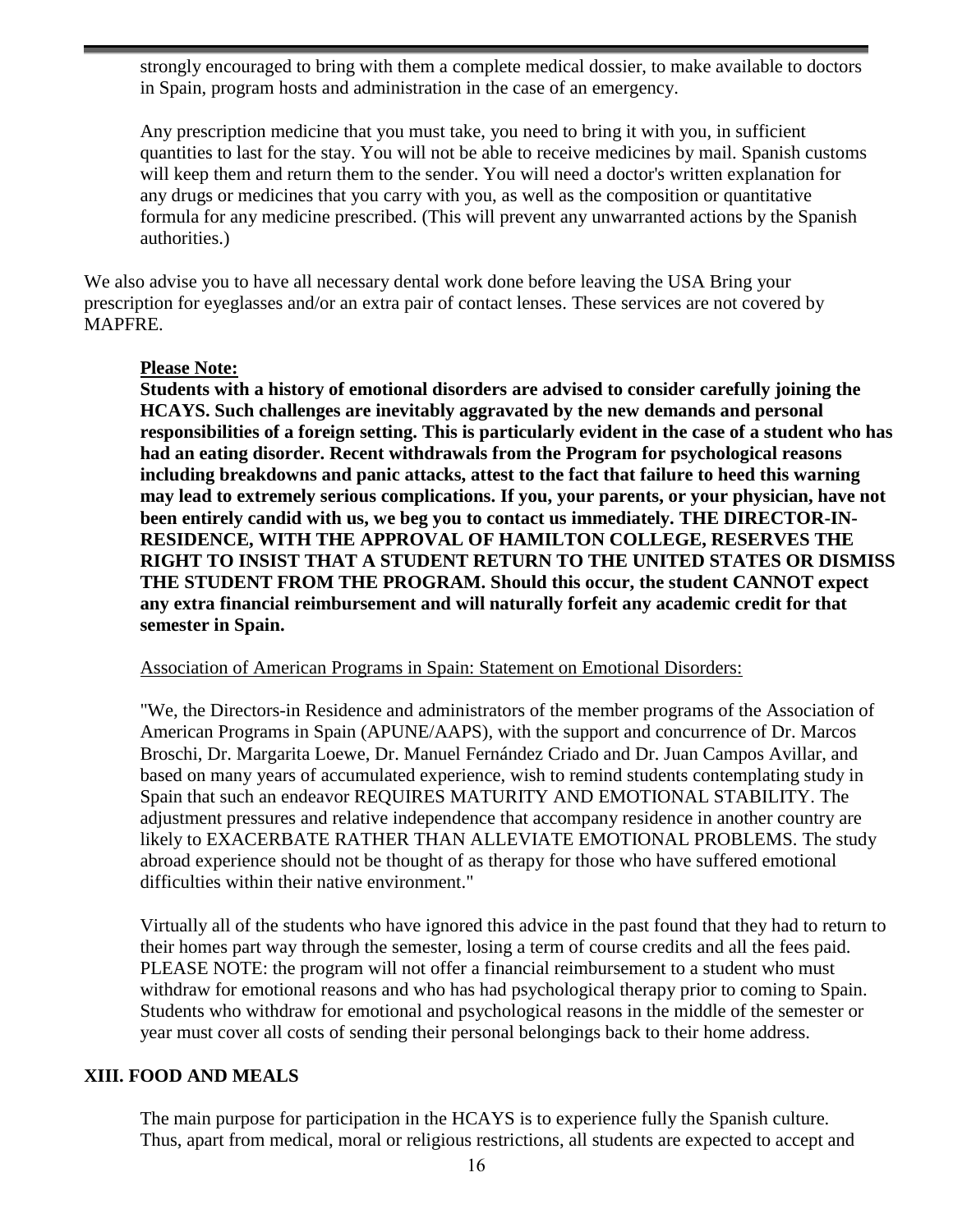take part in all aspects of Spanish cuisine, which is a significant aspect of that culture. If you wish to receive vegetarian or vegan meals during group travel or activities, you must indicate this to us immediately. The restaurants, which we will use during our trips, starting with the orientation, must be informed ahead of time of your requirements. "Vegetarian meals" are defined as excluding meat, fish, and poultry. If you consider yourself a "semi-vegetarian" (i.e. you can eat some, but not all, of these items), you may want to accept regular meals, at which times you can simply refrain --with a smile-- from eating what you find unacceptable. Since we will have contacted the restaurants way ahead of time, once you have chosen to have vegetarian/vegan meals, you will be required to continue this status for the entire semester. Be aware that vegetarians (and vegans) will have a difficult time in Spain, the cultural belief in general is that tuna or ham is part of a vegetarian diet and they may include these items in salads, for example.

**Please bear in mind that you should try to adapt as much as possible to the Spanish culture, and not the other way around; that is, you should try to avoid making Spaniards (families, professors, directors, cooks, friends, etc.) live by your eating and living standards and habits, instead of opening your minds (and mouths) to theirs.**

## **XIV. ATMs, CHIP-and-PIN& MISCELLANEOUS EXPENSES**

As you know, the price of lodging and meals is covered by your payments. The HCAYS will pay for these. You should allow for a minimum of \$230 per month for school supplies and personal expenses (dry cleaning, tapas, extra travel, etc.).

In recent years, the primary method for securing cash has been through the omnipresent ATMs. If you have an ATM bank card from your home bank, you may withdraw funds directly from any of the many MAC / PLUS (etc.) automatic teller machines available throughout Madrid. This way you will obtain the best exchange rate. **Please note: one ATM card should not be the ONLY** way to get money; you must have an alternative as well. You may also use a credit card (if you know the PIN number), but you will be charged interest until the date of payment of your next bill. Please keep in mind that many US credit cards do not work when you try to buy tickets, make hotel reservations, etc. on the Internet. You should contact your bank before arriving to Spain to resolve in advance this potential cause for frustration. Alert your bank to the fact that you will be withdrawing money abroad for an extended period of time in order to avoid your account being frozen unexpectedly for security reasons.

Chip-and-PIN credit card information:

Below is a link to an article on the use of USA credit cards in Europe. Apparently some businesses either are not informed that magnetic strip cards will work with their card readers, or they have explicitly chosen not to accept them for security reasons. Magnetic strip cards are almost never accepted at automated machines. Additionally, some American cards use a 6-digit pin, which is not recognized in Europe. You should request a chip-and-pin card from your bank prior to departure to avoid any trouble.

<http://www.bankrate.com/finance/credit-cards/will-your-credit-card-work-abroad-1.aspx>

Several years ago students had problems, but since the introduction of the chip and pin on some of the cards in the USA, these problems have been reduced.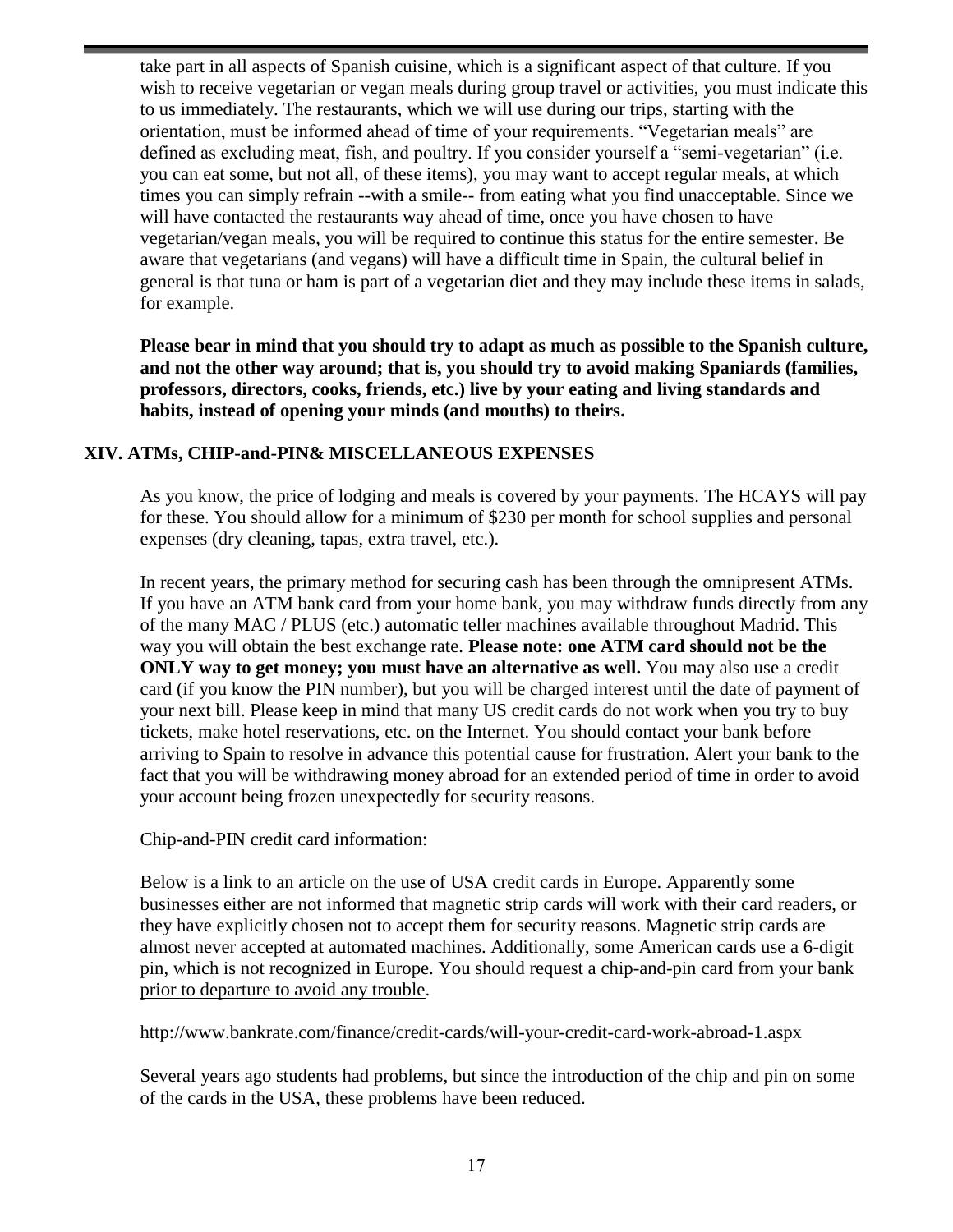## **XV. CELL PHONE**

You are required to have a local cellular phone number. Our staff will use it to contact you, and you should use it to be in touch with each other. Also, be aware that 112 (the local emergency number in Spain, similar to 911 in the United States) ONLY works with a local phone number.

Once in Madrid, you can ask permission from your hosts to use the home telephone for one local call upon your arrival, but for the most part, you will not be able to use your host family phone. Please respect and obey the family rules for telephone use, particularly for out-going calls. You will receive information on cell phones at the orientation meeting in Madrid.

You also may bring your own smartphone/cellphone and get a Spanish SIM card. In this case, please note it is very important that you will need an UNLOCKED GSM phone otherwise you will not be able to use your phone in Spain. (Check with your current service provider and explain that you will be traveling to Spain and you would like to use a local SIM while there. If your phone is not GMS compatible, they might offer you an upgrade to a "world phone"; and if your phone is not already factory unlocked, depending on your current provider's policy and existing contract, they will also unlock it.)

HCAYS does not endorse any one cell phone company, but you may ask us about advice for any particular company that you may be interested in using.

Should you purchase a phone to use in Spain, please kindly send us the number as soon as you know it.

**Be aware! Avoid buying a cell phone or a calling card at the airport. Past students have been scammed. If you find it absolutely necessary to buy a cell phone at the airport, make sure that you are given a Spanish number.**

## **XVI. HOUSING IN SPAIN**

The Housing Information that you have completed through RegOnline enables us to assign lodging suitable to your needs and desires. We appreciate your candor and reiterate that this information will be kept strictly confidential**. In order to gain access to the HCAYS Housing Information through RegOnline, we must have received your HCAYS deposit, three, original passport photographs (not computer-generated), your Physician's Report and Health Screening form.**

We would like to share several concepts with you concerning your lodging in Madrid:

- 1. Please keep in mind that, by staying with a Spanish family, you will be entering into, and participating in, another culture. You will find that Spaniards have different values and ways of life than Americans. Spaniards are frugal with water and electricity, their meal schedule may be radically different from what you are used to, etc. You must be psychologically prepared to be accommodating and courteous.
- 2. You need to be punctual to meals. This is fundamental, and you should always let your family know if you are not having meals at home. You have the freedom to come and go because you will be given a set of keys, but courtesy is always expected. If the keys are lost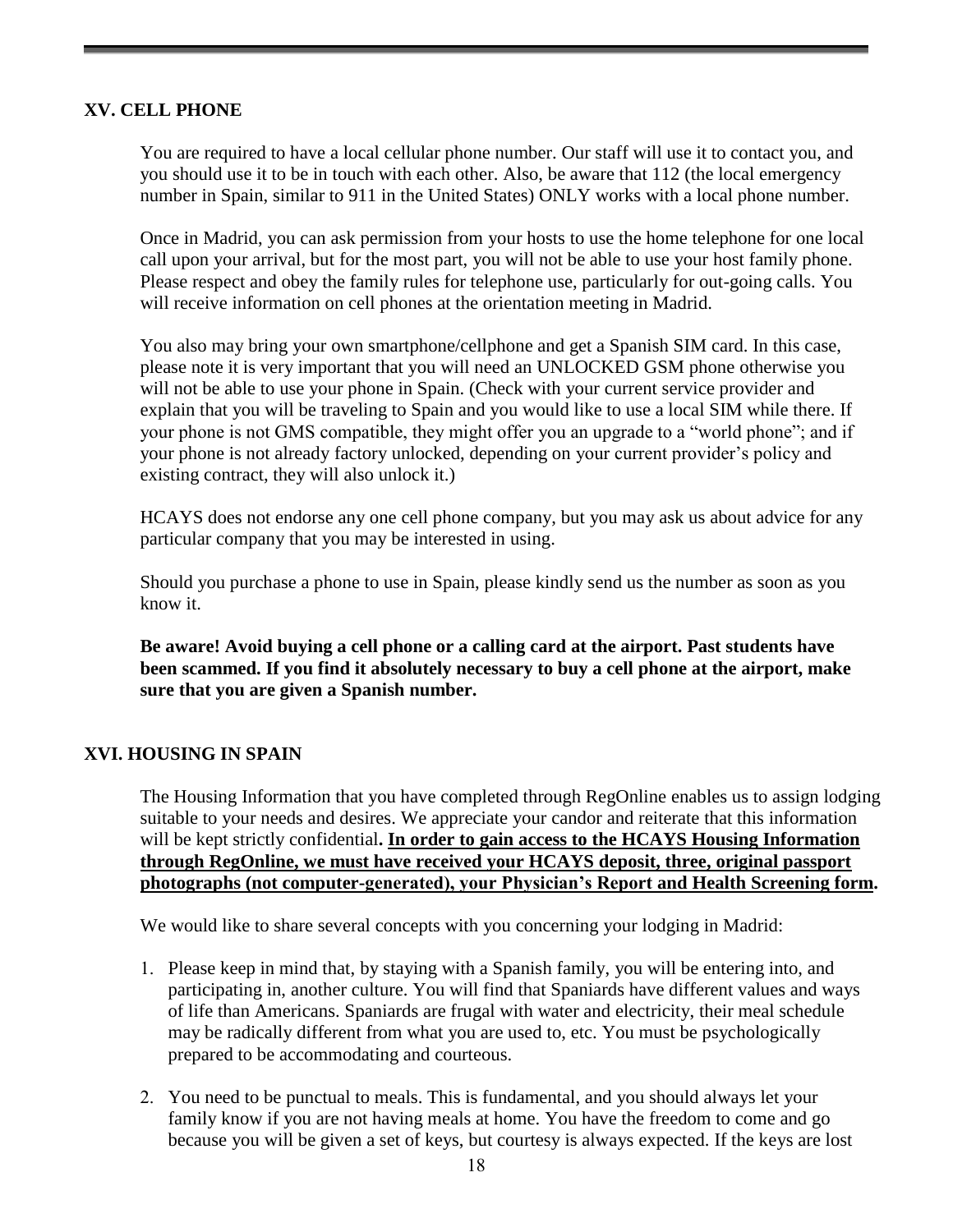or stolen, you will need to pay for the cost of the new set of keys. You will be treated as an adult. Clear communication with your host family and our Coordinator for Student Services Christine Jensen, is key to excellent understanding.

- 3. Any questions or concerns should be brought into the open immediately. A few of you may have to bend your daily habits in order not to offend your hosts. Neat attire is expected. If you are sloppy, disrespectful or unclean, your family will simply not understand it. Students in the past have benefited from the cordial relationships we have nurtured with these very special families. We expect you to be considerate and to enjoy the benefits as well. In all contacts with your family, bear in mind that cross-cultural living requires compromise and understanding.
- 4. A customary way of introduction to your new family is to present them with a small gift. Items that have been successful in the past include food products that are not available in Spain and other typical American products (for instance something from your hometown).
- 5. Most families will not have members your age. Some will. We continue to seek out families with student-age offspring; however, our main criterion is the personality and suitability of the *family*. Please keep in mind that many of our host "families" are ladies who live independently. We have retained some hostesses who live alone, because of glowing, enthusiastic reports from past students.
- 6. You may have an HCAYS housemate, but you will not have to share a room with anyone. All students are placed in single rooms.
- 7. Living with another student from your home institution is generally not allowed, for at least two reasons:(a) we think that this leads to cliques within the group, with some members being left out, and (b) it makes it much more difficult to adhere, with unwavering consistency, to the Program's main directive: the constant use of Spanish. Our experience has been that, psychologically, it is much easier for students to avoid speaking English if they begin their year rooming with a person they have not known previously. If there is some overpoweringly urgent reason why you feel you must room with someone from your home school, please let us know.
- 8. In general, we will try to fulfill your housing needs; however, we are also obligated to accommodate the families' requests,
- 9. Families will provide Internet connection at home. However, sometimes technology fails. If you are unable to connect to any form of technology for a while, either at the Center or in the home of your host, this is completely out of our control, and you will need to wait patiently, or use other resources, i.e. internet cafes, until the host or Center connections are reestablished.
- 10. If for any reason you have problems with your family, please contact Christine Jensen and the Director of the program, and speak openly with them. We can only help you if we know that there is a problem.

IMPORTANT NOTE: Submission of late Housing Information will be processed without reference to personal preferences or requests. It is to your advantage to remit this information quickly.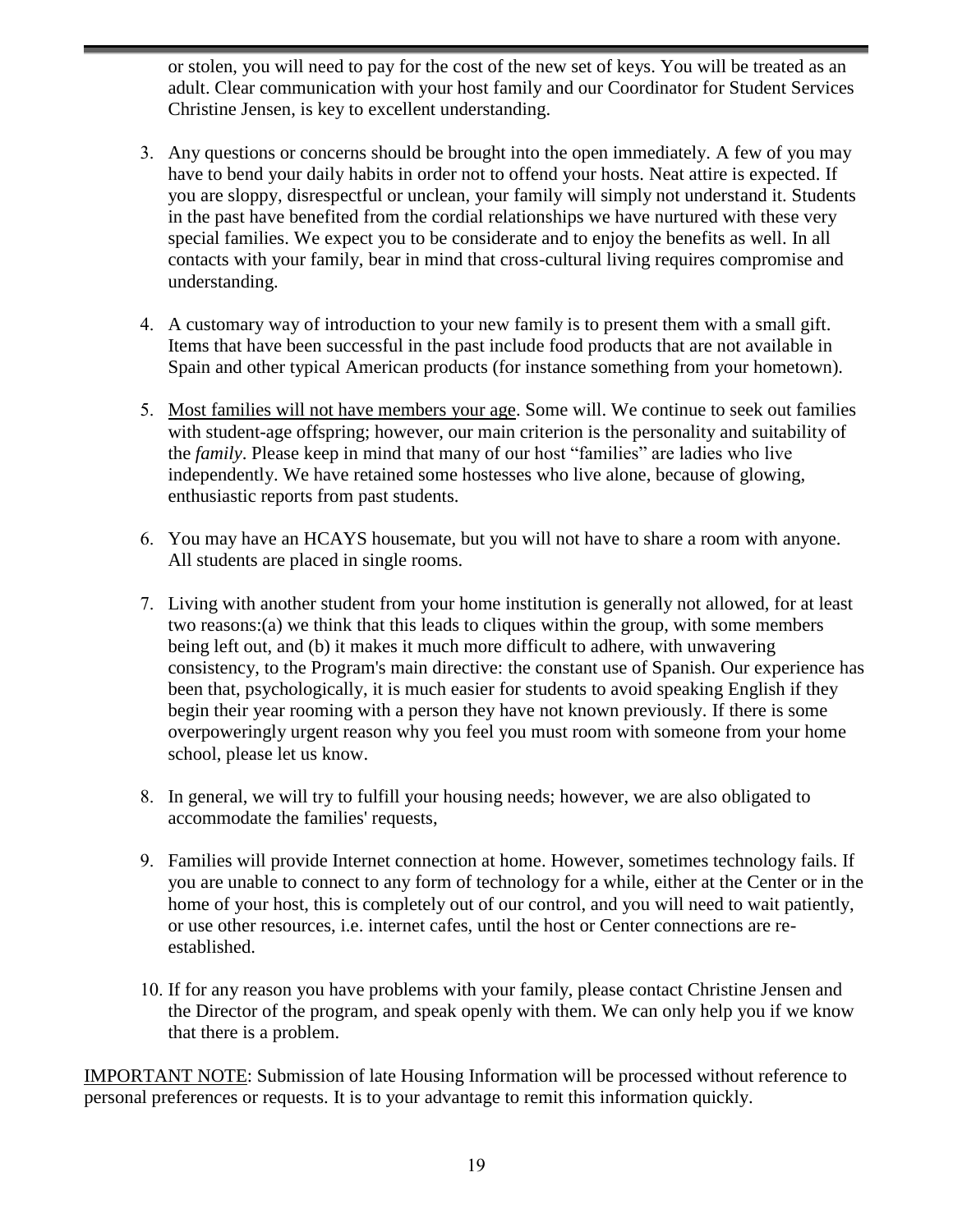## **XVII. STANDARDS OF CONDUCT**

Every organization needs some regulations in order to function effectively. The administration of the Program has tried to minimize these, since we plan to treat you as serious and mature adults who do not need a written rule for every occasion. Nevertheless, for your own protection, and to support the goals of the Program, some guidelines are necessary. We include these here so you can fully understand in advance what these regulations are:

1. **SPANISH-ONLY WILL BE SPOKEN, ALL THE TIME, WITH OTHER MEMBERS OF THE GROUP, HOUSEMATES, ETC.** This is the Program's most important regulation and constitutes the very backbone of its philosophy. This will be particularly difficult when you meet other American students from other programs who will--almost inevitably--be speaking English. We plan to do everything humanly possible to prevent you from slipping into the slipshod linguistic habits of the incredibly large percentage of American students studying in Spain. Only in the case of dire emergency should you consider reverting to English. **Students who do not remain firm in this respect should not be in our Program.** We reserve the right to expel any student who does not conform to this rule.

Technology such as e-mail, Instant Messenger, Twitter, Instagram, Skype, Facetime, etc., have made communication with (non-Spanish speaking) family and friends more accessible than ever. We understand the need to contact your community in English; however, the **HCAYS forbids this activity at the Center**. We expect all students to obey this rule as part of our honor code.

2. STUDENTS MUST ATTEND CLASSES REGULARLY. Only a serious excuse should prevent you from completing daily preparations satisfactorily and from being present at every class. Our professors have been advised that you are an extremely hardworking group, and they will expect you to be serious, conscientious students. There are no compromises allowed to this rule. Your final grade will suffer due to absences.

3. SINCE THE PROGRAM WILL BE LEGALLY RESPONSIBLE FOR YOU, WE ASK:

- That you notify the Director-in-Residence whenever you leave your family lodging overnight. There is a Google document [\(http://cort.as/p4GV\)](http://cort.as/p4GV) that you will be required to fill with your name, destination and dates where you will be abroad, so our staff can find/contact you in case they need to.
- That you do not plan to own or drive a motor vehicle while a member of the Program. The reasons for this are many: you would need a Spanish or International Driver's License for more than a limited stay in Spain; the hazards of driving in Europe are much greater than in the USA; and since you are under 21 (in most cases) and without parents present, the economic and legal responsibility cannot fall on the Program in the case of a mishap.

## 4. ILLEGAL DRUGS AND ALCOHOL ABUSE WILL NOT BE TOLERATED. **Hamilton College reserves the right to dismiss from the Academic Year in Spain any student who violates the laws of the host country, including those relating to the use, possession or distribution of drugs or alcohol.**

5. HONOR CODE: **Any form of academic dishonesty--cheating, falsification, forgery, misrepresentation, or plagiarism; using Skype at the Center in English, or breaking the Spanish-only rule -- is a serious offense in our academic community.** In the Academic Year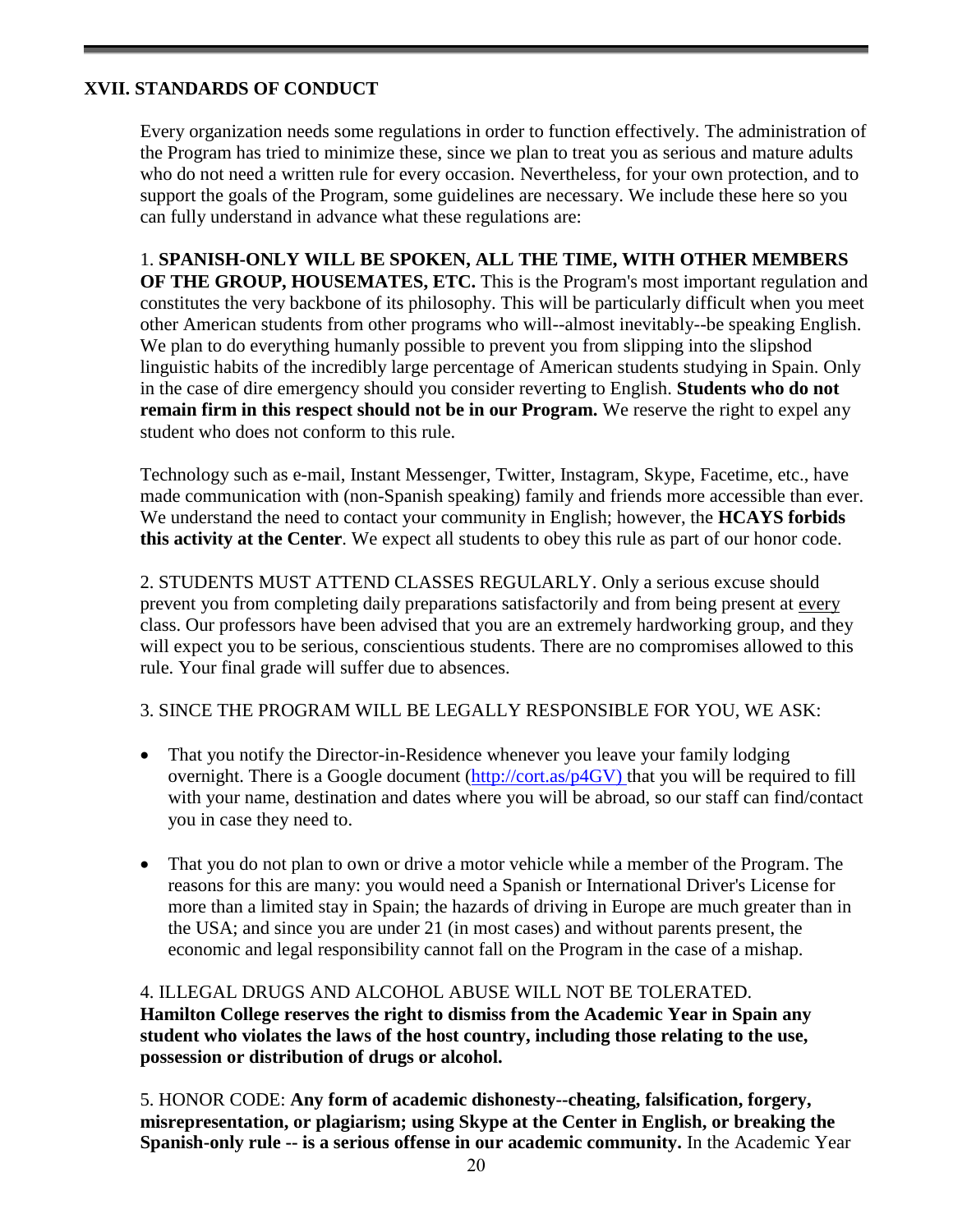in Spain, such dishonesty will result in removal from the course, separation from the Program, or both. It is essential, therefore, that you understand the standards of academic honesty. Work submitted in courses must be your own. You may consult friends or native speakers about a limited number of specific problems, but your work may not be corrected or rewritten by others. Exceptions to this rule must be made explicitly by the instructor and/or Director-in-Residence, and must apply to all students. The submission of one piece of work in more than one course without the explicit permission of the instructors and Director-in-Residence is prohibited. You are strongly encouraged as well to ascertain the format in which individual faculty members expect and will accept quotations from secondary sources.

Plagiarism is a violation of intellectual honesty. The habit of intellectual honesty is the foundation of an academic community. Effective evaluation of student work and helpful instruction can take place only in an environment where intellectual honesty is respected. Plagiarism represents a failure to acknowledge the source of ideas or phrases gained from another person and used in any paper, exercise, or project submitted in a course. In all cases, the Director-in-Residence reserves the right to suspend a student whose academic work or social conduct warrants such an action.

Be aware that "Google" or "Wikipedia" are not legitimate academic sources for your bibliographies for course work, neither at your home campus, nor in Madrid.

**PLEASE BE INFORMED THAT, BESIDES THE SPANISH-ONLY RULE, the single most important regulation concerning personal behavior relates to the use of alcohol and, in particular, the consumption of alcoholic beverages in the hotel rooms while the group is on an orientation or excursion. Any student who drinks in a hotel room or otherwise abuses the use of alcohol while on such trips will be automatically expelled from the program.**

While a glance at the above might suggest a rather rigid structure, we are sure that you will find, as have all of our students in the past, that you have great independence. Living abroad, in fact, requires considerable maturity and responsibility on the part of the student.

We enclose a copy of these STANDARDS of CONDUCT. Please sign and return this form.

**The Director-in-Residence reserves the right to suspend from the program any student who does not comply with these rules or who is physically aggressive or destructive of property, or violates the dignity or rights of others, disrupts the educational function of the Program, or is otherwise detrimental to its operation, or who demonstrates an inability to participate constructively in the Program.** The Final decision concerning dismissal is made by the HCAYS General Director in consultation with the Director-in-Residence, with the support of the Hamilton College Administration.

The Director-in-Residence is responsible for disciplinary action. S/he may issue a written warning or place a student on probation if s/he judges that the circumstances do not warrant immediate dismissal. Expulsion is accompanied by notification to the student's home institution and parents.

## **XVIII.DIRECTOR AVAILABILITY**

The Director-in-Residence will attempt to be available at all times in case of emergency. However, s/he is not responsible for your welfare to the extent that s/he must remain by a telephone 24 hours a day. You will be given emergency, police, and medical telephone numbers which you should keep on your person whenever you leave your Spanish home.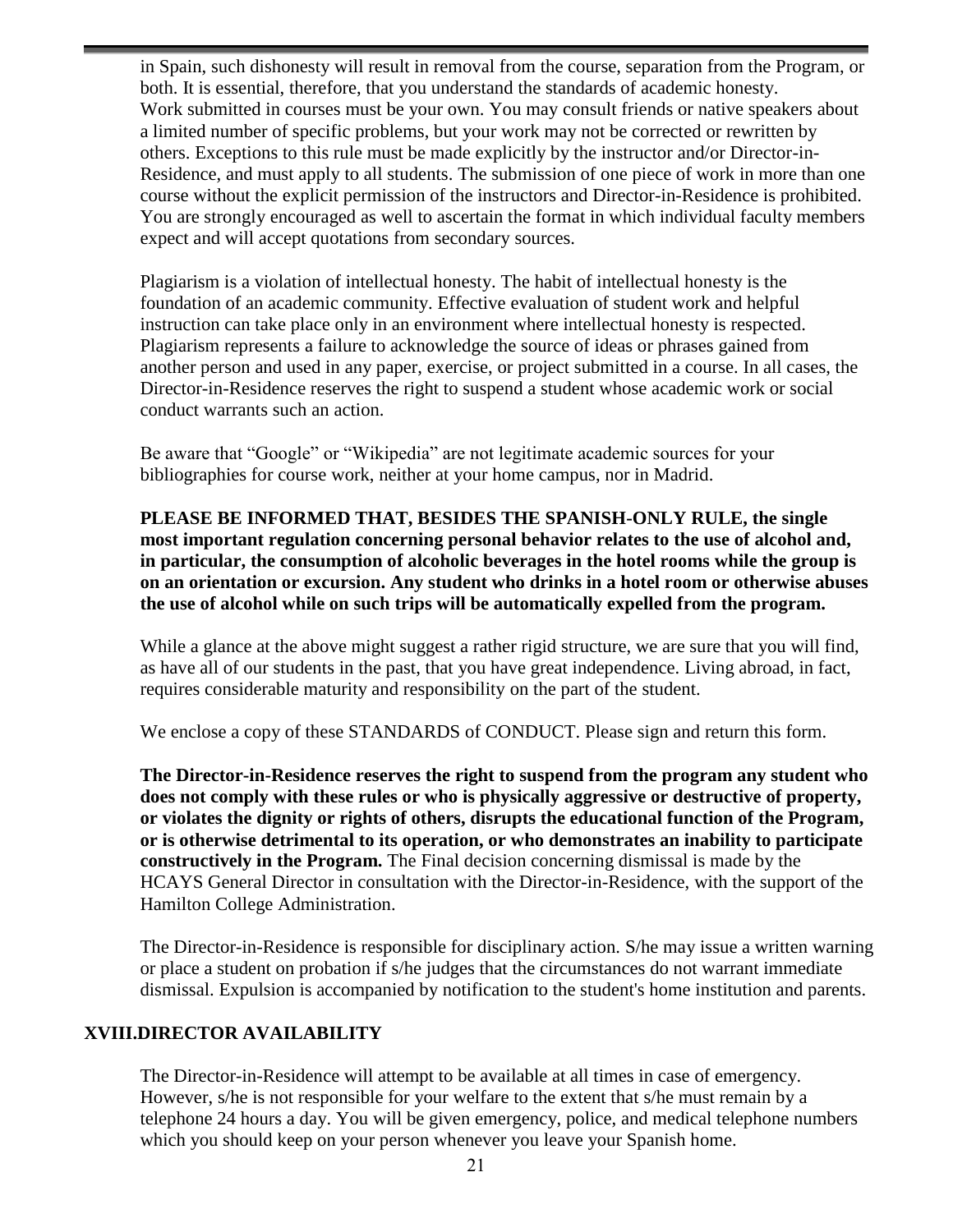## **XIX. CHANGE OF STATUS (Regarding Fall/Spring to Year or Year to Fall students)**

Be aware that anyone who wishes to change from one semester to Year status must let the Resident Director know in writing**.** Students who wish to switch must have their request approved by the HCAYS Committee**.** Students accepted to stay through the spring semester are required to contact their Consulate to secure a visa for the spring semester.

## **XX**.**FURTHER INFORMATION CONCERNING MADRID**

Finally, we would like to take a moment to clear up common misconceptions concerning Madrid and to advise you *de antemano* (beforehand) about several other potential problems.

It is very important that you realize ahead of time that you will be entering a different culture and a different social milieu; you must not expect to find all the conveniences that American universities provide their students. In particular, you must be prepared to deal with the following:

**1. Computer availability**. Hamilton College provides a number of PCs and a Mac as well as a printer and a scanner in our Center for the sole use of HCAYS students. However, all of our families have internet connections. This will help you to do research for your classes. There will be a number of outlets available for laptop connections at the Center, as well. Feel free to bring your laptop. There is WiFi at the Center. However, sometimes technology fails. Be aware that if you are unable to connect to any form of technology for a while, either at the Center or in the home of your host, this is completely out of our control, and you will need to wait patiently, or use other resources, until the host or Center connections are re-established. Please note that Center´s hours of operation follow the standard local office hours.

**2. E-mail or technology for personal (non-emergency) use**. As explained previously, students will have access to e-mail and other forms of communication facilities, but the weekly time for this should be extremely limited in order to preserve the spirit and integrity of the Spanish-only rule. Details concerning e-mail use will be explained during the Orientation. Please be conscious of your carbon imprint! You may print at the Centro but please be considerate of the amount of paper that you use.

**3. Libraries**. The Center has a very small library. It has the books students will need for their classes and every year the Center buys those that the students need for their research papers. Students will also have access to public libraries in Madrid. These can be found all over and are free.

**4. Professors**. Our group of professors is quite extraordinary. Be aware that some of them will not be available to you outside the class to the extent that American professors are. In many cases, they are on their way to other obligations immediately following class, and student consultations must be arranged ahead of time. An email address or telephone will be provided.

**5. Sports**. Spanish students do not live on campus and the idea of extracurricular, intramural activities does not exist. Gyms and health clubs are available, and their membership fees vary. We will do what we can to guide you, but (as with most other activities) it will be up to you to search around to see what opportunities may have arisen at that particular moment. Students who sign up for courses at the local universities will have full access to their sport facilities.

**6. Part-time jobs**. Spanish labor laws prohibit the hiring of foreign students.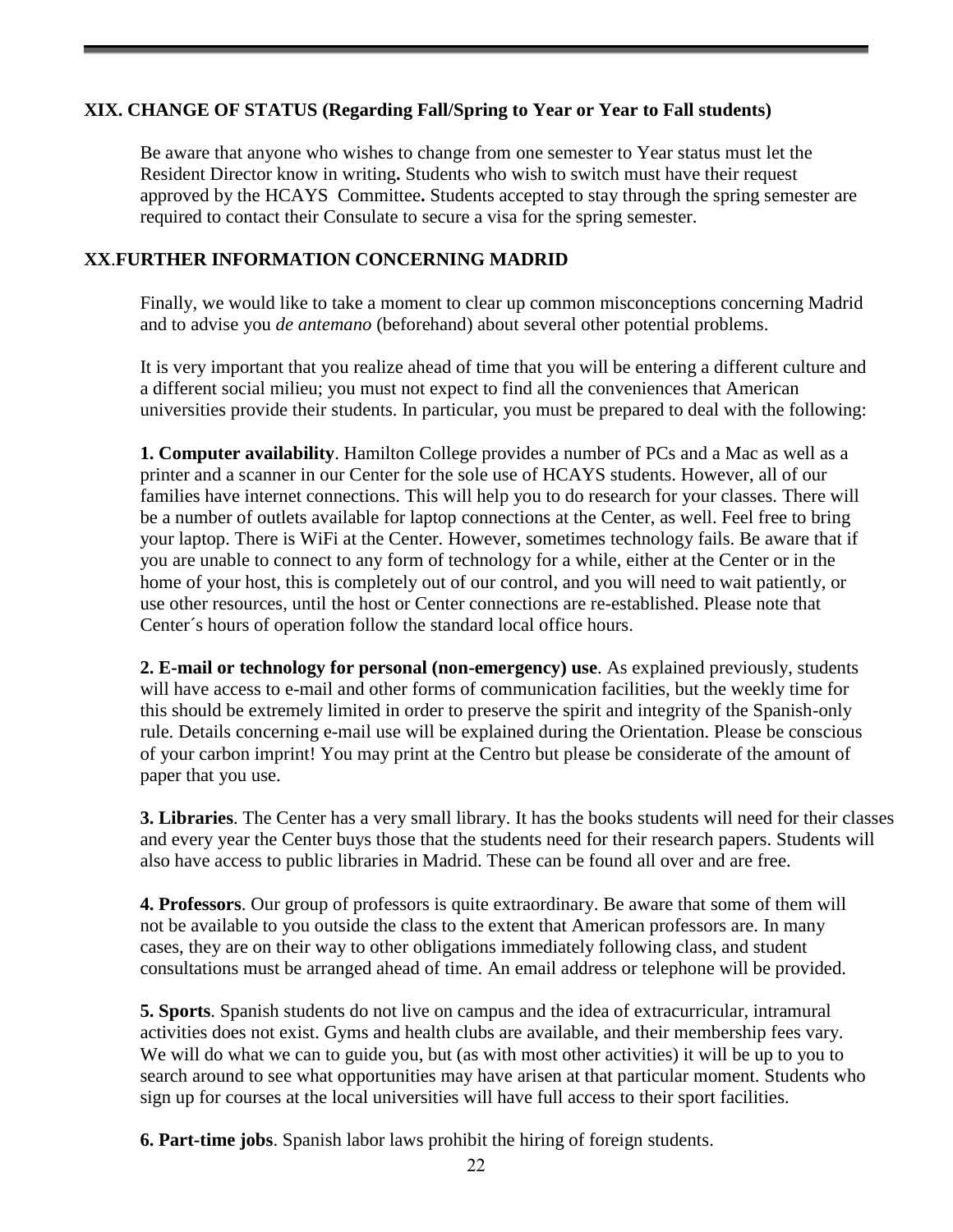**7. Public transportation**. Students should expect to use public transportation on a daily basis to travel to class and other activities; they should budget accordingly. It is impossible for the Program to provide most students with housing within walking distance to the Center, nor can it pay for students' daily transportation. *However, the Program will provide every student at the first orientation meeting with a free transportation card valid for the first 30 days***.** Madrid has an excellent and cheap public transportation system. There are monthly passes for metro and bus, which are very convenient and inexpensive for those students planning to use public transportation regularly. For more information please visit www.crtm.es.

**8. Petty Crime**. While Madrid is considerably safer than many other European or American cities, there is always a number of petty thefts (purse snatching, pickpocket activity on crowded buses and subways, etc.)The initial orientations in Madrid will include a talk on this problem, with many specific suggestions about how to minimize, if not eliminate, the chance you might fall victim to such an occurrence. Please be informed that, if a student loses the keys to his/her Spanish family's apartment (or if they are stolen), that student is responsible for paying for the installation of new locks (estimate: 100 euros).We advise you to take this advice seriously.

Here are two suggestions to avoid complications from lost or stolen documents:

- Make a color copy of the main information page (the one with your picture) and of the visa page in your passport. When going out, just carry the copy and leave your passport in a safe place at home. Make certain your passport number is legible. Bring two extra passport photos. This will enable you to replace your passport quickly. Even before contacting your embassy or consulate for replacement, notify local police of your loss.
- If you plan to take any credit cards or a driver's license, make two copies of these. Leave one copy at home and take one with you. This will enable you to replace them or stop payment on the cards.

**Spanish peers.** In order to meet Spanish students --indeed, in order to truly come to know the city of Madrid-- you must be prepared to be proactive. Some families will have offspring your age who can facilitate introductions to other Spaniards. The Center will provide certain activities where you can also meet Spaniards your age.

**Students can take advantage of the Madrid University system, not only by taking a course there, but also by using their facilities (library, sports and cultural centers, cafeterias, etc.) used by Spanish university students**. It will be up to you to take the initiative. The world of the Spanish students will be just around the corner.

We are absolutely astonished by how few HCAYS students sometimes take advantage of this extraordinary opportunity. We hope that your group will be valiant!

## **XXI.CULTURAL REIMBURSEMENTS**

Every Wednesday you may present receipts from extracurricular Hispanic cultural activities for full or partial reimbursement by the HCAYS. You must present original receipts to the Coordinator of Academic Affairs (copies are not accepted) and the cultural activities must be related to some aspect of the Hispanic world. There is a maximum of 100 Euros per student/per semester. You will receive more details during the orientation in Madrid.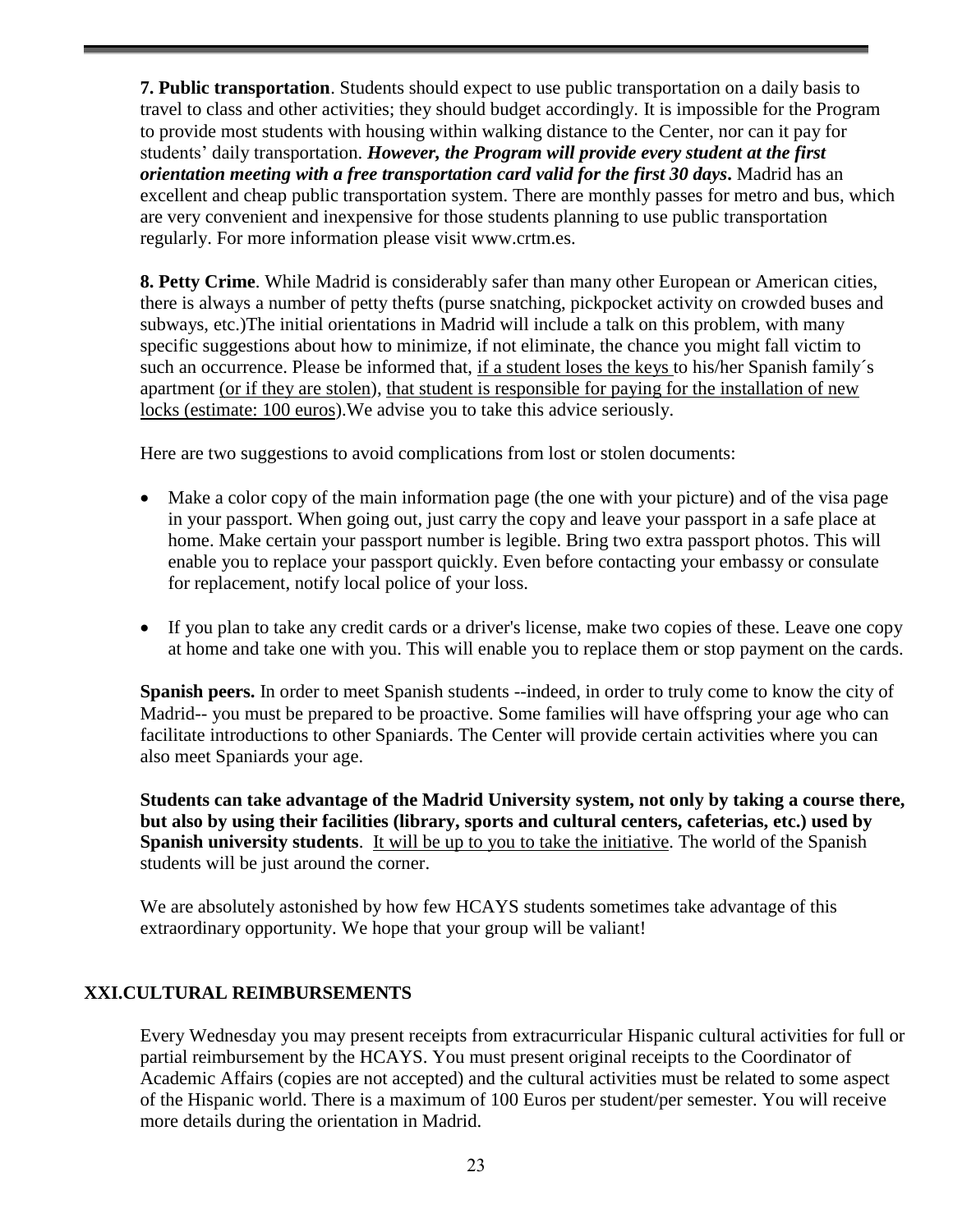Mandatory class activities or activities while traveling with the HCAYS will be reimbursed at 100%.

## **XXII.CONCLUSION**

Let me end by insisting that you READ and REREAD the entire Bulletin. This concludes the information we want to share with you for the moment. Make certain to return all the required forms to us as soon as possible. Do not jeopardize your participation in our Program through procrastination. Please consult carefully the Summary which follows.

The Clinton Off-Campus Study office hours are 8:30 a.m. to 4:00 p.m. Eastern Time. If you have questions, please contact Gena Hasburgh at [aysjyf@hamilton.edu.](mailto:ghasburgh@hamilton.edu) [For Year and Fall students: Please note that Ms. Hasburgh is away from the office from mid-July through mid-August. The HCAYS office is closed during that time. Please plan accordingly.]

Feel free to contact me at:mhwangpo@hamilton.edu if you have questions. Because of the number of factors involved, it is extremely important that you keep in close touch with us between now and the day of departure.

Meanwhile, we send you best wishes for a successful semester.

Sincerely,

Professor Cecilia Hwangpo, General Director Hamilton College Academic Year (or semester) in Spain

## **SUMMARY OF ACTION TO BE TAKEN by NOVEMBER 8:**

- 1. Attend to the changes from the New York Consulate Visa requirements as regards students with permanent residence in NY, NJ, CT, PA and DE. (All HCAYS students!)
- 2. **Before you leave your home campus**, complete and return the enclosed Course Selection sheet. Have your **advisor** sign this form.
- 3. Secure your Passport, and register your Passport Number, Date of Birth and Country of Issue through your HCAYS RegOnline account. This is a requirement for your MAPFRE Health Care in Spain BEFORE NOVEMBER 15.
- 4. If you have not already done so, please upload the photo page of your passport to your RegOnline account in order to process your Madrid Transportation Card on time.
- 5. Complete the Housing Information through RegOnline promptly.
- 6. Notify us if you wish to declare vegetarian status.
- 7. Complete and return the Address/ Emergency Contact form (as well as updating the Emergency Contact information through your HCAYS RegOnline account), the Spanish-Only Pledge, the HCAYS Standards of Conduct.
- 8. Make arrangements for remaining payments to arrive according to the outlined schedule.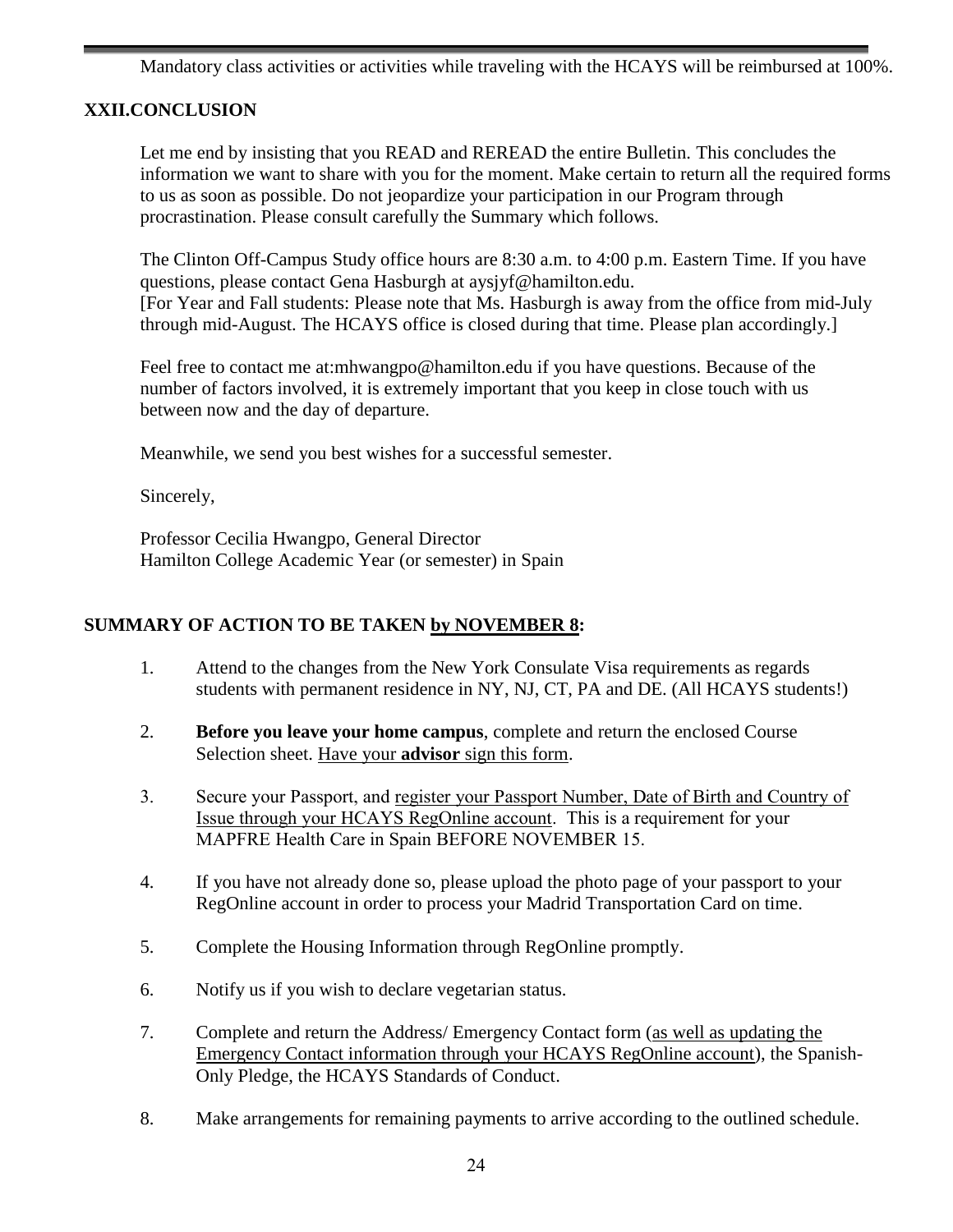- 9. If appropriate, make arrangements for outside Financial Aid to reach Hamilton College.
- 10. Apply for the ISIC card from STA Travel at statravel.com. You can also purchase the ISIC card in Madrid.
- 11. For non-Hamilton College students, through the RegOnline Housing link, please provide specific details for where to send your HCAYS Transcript at the end of the program (i.e. your Registrar or Dean and a complete address). **Hamilton College does require this authorization to release your final HCAYS transcript to your school.**

## **VERY IMPORTANT: BEFORE DECEMBER 15:**

## **1. WE MUST RECEIVE COMPLETE TRAVEL DETAILS (via USA mail or email) for your DEPARTURE INFORMATION& ARRIVAL IN MADRID. Please send all travel details --including your name-- to:**

**[cjensen@hamilton.edu](mailto:cjensen@hamilton.edu)** with a copy to **[aysjyf@hamilton.edu](mailto:aysjyf@hamilton.edu)**

Please check each action off the list as you complete the requirements.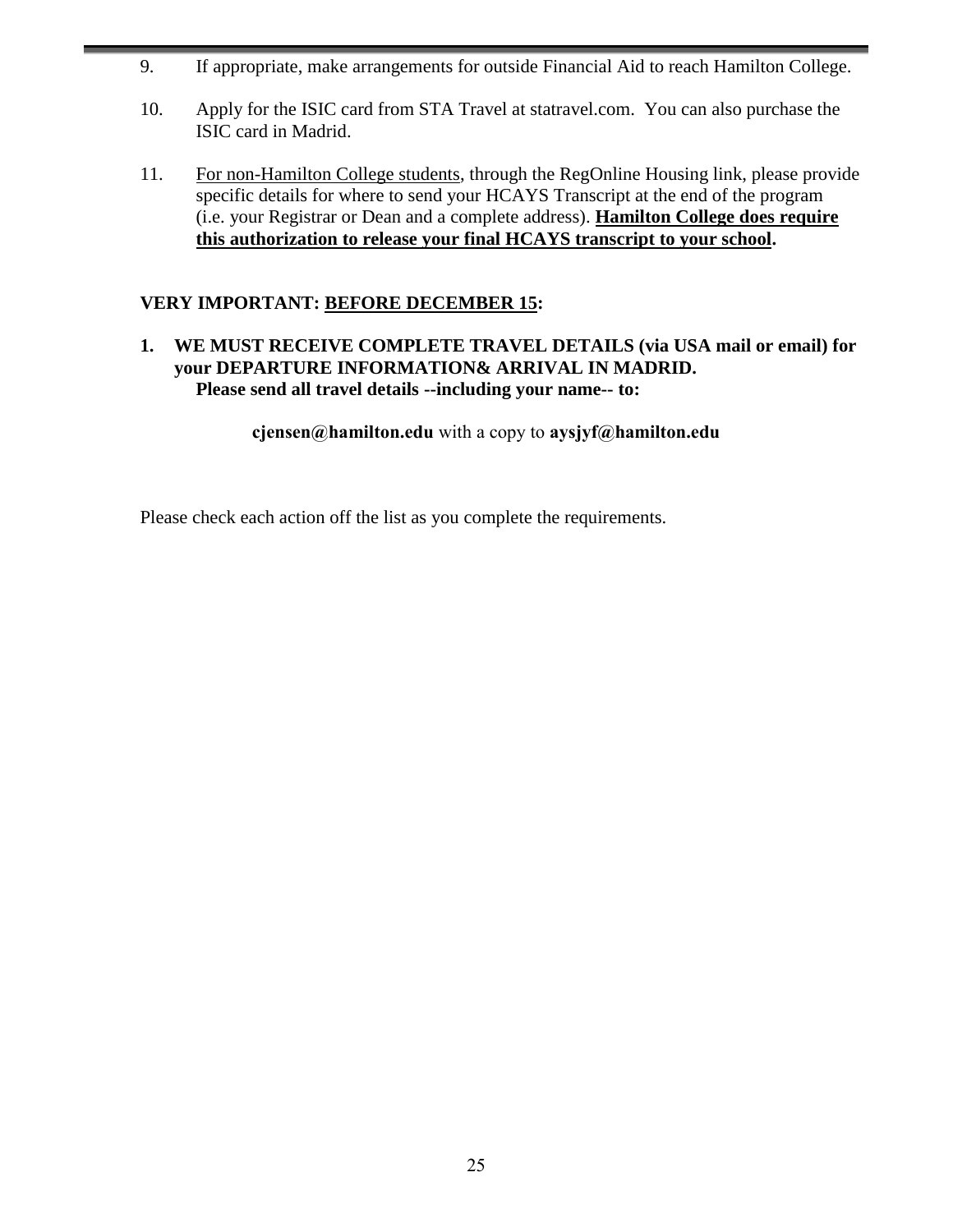## **Offices of the Spanish Consulates: Provisional List**

Av. Ponce de León s/n Hato Rey.- Puerto Rico 00918. 787-758-6090/6142/6279; 787-763-0190 (Fax)

| Consulado General de España en Nueva York<br>150 East 58 <sup>TH</sup> St 30 <sup>th</sup> Floor<br>New York NY 10155                                                                                                                                             | Jurisdicción: New York, Connecticut,<br>Delaware, Pennsylvania, New Jersey                                                                                                                                                                                                                                              |
|-------------------------------------------------------------------------------------------------------------------------------------------------------------------------------------------------------------------------------------------------------------------|-------------------------------------------------------------------------------------------------------------------------------------------------------------------------------------------------------------------------------------------------------------------------------------------------------------------------|
| 212-355-4080; 212-644-3751 (Fax)                                                                                                                                                                                                                                  | http://www.exteriores.gob.es/Consulados/NUEVAYORK/en/ServiciosConsulares/Pages/CSNewyork/Visas-New-York.aspx                                                                                                                                                                                                            |
| Consulado General de España en Boston<br>31 St. James Ave. Suite 905<br>Boston MA 02116<br>617-536-2506/2527<br>617-536-8512 (Fax)                                                                                                                                | Jurisdicción: Maine, Massachusetts,<br>New Hampshire, Rhode Island, Vermont<br>E-mail: cog.boston@maec.es                                                                                                                                                                                                               |
| http://www.exteriores.gob.es/Consulados/BOSTON/en/ServiciosConsulares/ConsularServicesBoston/Pages/Visas.aspx                                                                                                                                                     |                                                                                                                                                                                                                                                                                                                         |
| Consulado General de España en Chicago<br>180 North Michigan Ave, Suite 1500<br>Chicago IL 60601<br>312-782-4588; 312-782-1635 (Fax)<br>px                                                                                                                        | Jurisdicción: Illinois, Indiana, Iowa, Kansas,<br>Nebraska, North Dakota, South Dakota, Ohio,<br>Kentucky, Michigan, Minnesota, Missouri,<br>Wisconsin<br>http://www.exteriores.gob.es/Consulados/CHICAGO/en/ServiciosConsulares/consularservicesinchicago/visas/Pages/inicio.as                                        |
| Consulado General de España en Houston<br>Oklahoma,                                                                                                                                                                                                               | Jurisdicción: Alabama, Arkansas, Louisiana, Mississippi,                                                                                                                                                                                                                                                                |
| 1800 Bering Dr, Suite 660<br>Houston TX 77057<br>713-783-6200; 713-783-6166 (Fax)<br>http://www.exteriores.gob.es/Consulados/HOUSTON/en/InformacionParaExtranjeros/Pages/Visas.aspx                                                                               | Tennessee, Texas                                                                                                                                                                                                                                                                                                        |
|                                                                                                                                                                                                                                                                   |                                                                                                                                                                                                                                                                                                                         |
| Consulado General de España en Miami<br>2655 LeJeune, Suite 203<br>Coral Gables FL 33134<br>305-446-5511/12/13; 305-446-0585 (Fax)<br>http://www.exteriores.gob.es/Consulados/MIAMI/en/InformacionParaExtranjeros/Pages/Visa%20Requirements/Student-<br>Visa.aspx | Jurisdicción: Florida, South Carolina, Georgia                                                                                                                                                                                                                                                                          |
| Consulado General de España en Washington, DC<br>2375 Pennsylvania Ave NW<br>Washington DC 20037<br>202-728-2330; 202-728-2302 (Fax)<br>http://www.spainemb.org/                                                                                                  | Jurisdicción: Maryland, Virginia, West Virginia,<br>District of Columbia, North Carolina                                                                                                                                                                                                                                |
| Consulado General de España en Los Angeles<br>5055 Wilshire Blvd, Suite 960<br>Los Angeles CA 90036<br>323-938-0158; 323-938-0112 (Fax)                                                                                                                           | Jurisdicción: California (condados de Imperial, Inyo,<br>Kern, LA, Orange, Riverside, San Bernardino,<br>San Diego, San Luis Obispo, Santa Barbara y Ventura),<br>Arizona, Colorado, New Mexico, Utah<br>http://www.exteriores.gob.es/Consulados/LOSANGELES/en/InformacionParaExtranjeros/Pages/IF%20LA/Study-Visa.aspx |
| Consulado General de España en San Francisco<br>1405 Sutter St<br>San Francisco CA 94109<br>415-922-2995/96<br>415-931-9706 (Fax)<br>http://www.exteriores.gob.es/Consulados/SANFRANCISCO/en/Pages/inicio.aspx                                                    | Jurisdicción: Alaska, California (salvo parte sur), Hawaii<br>Idaho, Montana, Nevada, Oregon, Washington, Wyoming<br>posesiones estadounidenses en el Pacífico                                                                                                                                                          |
| Consulado General de España Puerto Rico<br>Edificio Mercantil Plaza, 11 <sup>th</sup> floorof 1101                                                                                                                                                                | Jurisdicción: Puerto Rico, Islas de Culebra y Vieques,<br>Islas Virgenes                                                                                                                                                                                                                                                |

26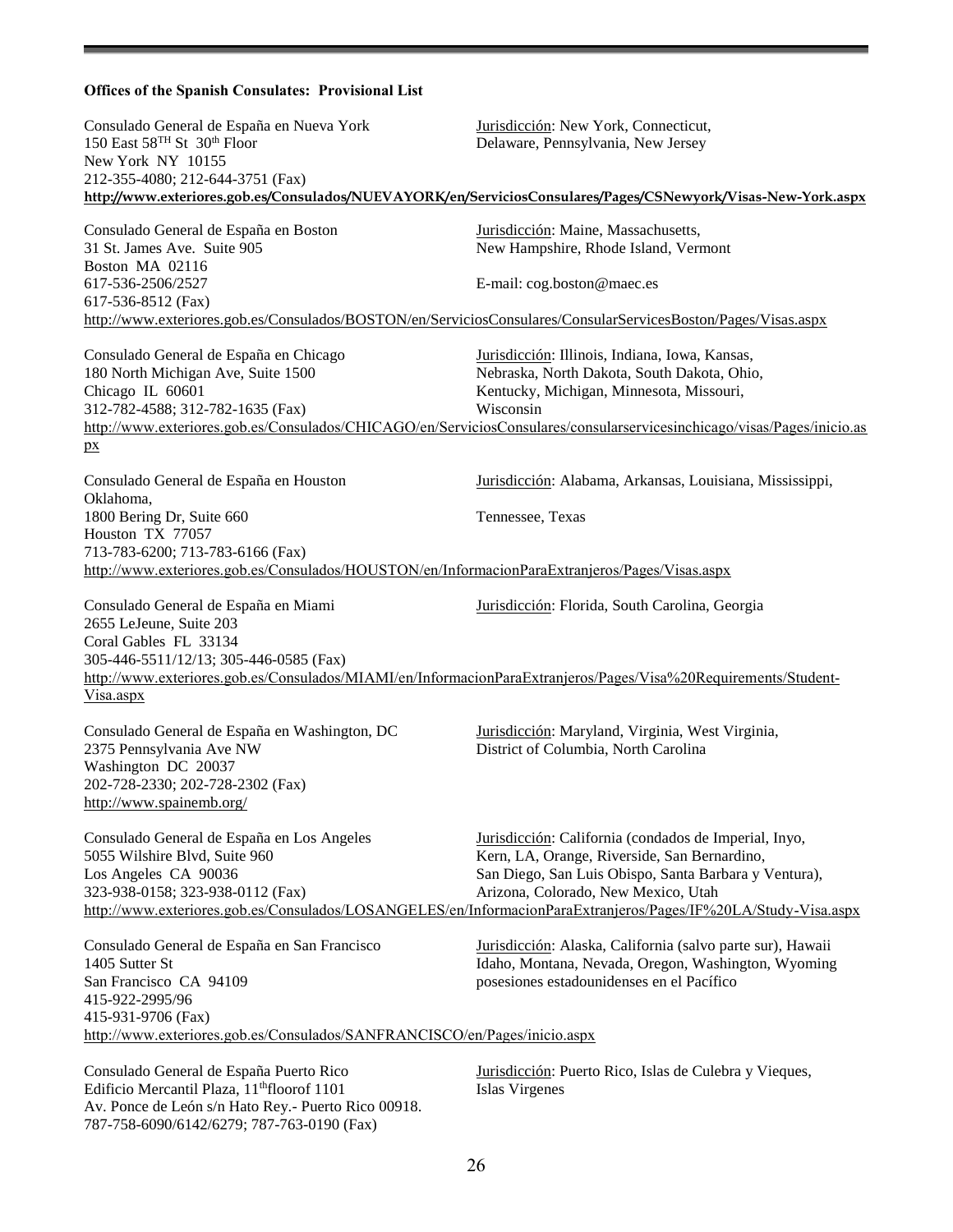## **ENCLOSED**:

- 1. 2019-20 Group List
- 2. Address / Emergency Contact form
- 3. HCAYS Standards of Conduct
- 4. Spanish-Only Pledge
- 5. Tentative Course Selection

You must remit the HCAYS deposit, photographs, physician's report and Health Screening form to gain access to the Housing Information through RegOnline.

## **PLEASE RETURN SIGNED by NOVEMBER 15 (at the latest)**:

HCAYS Standards of Conduct

Tentative Course Selection (must include the signature of your Advisor) Spanish-Only Pledge

\*For non-Hamilton College students, through RegOnline, please authorize the release of your HCAYS transcript to your home school.

## **Please return by email t[ocjensen@hamilton.edu](mailto:cjensen@hamilton.edu)**&**aysjyf@hamilton.edu**:

Detailed Travel Itinerary: You may need to remit a copy with your visa application.

Remember to upload your Passport pages (with photograph) and register your Passport Number, DOB, Country of Issue and Emergency Contact Information through RegOnline!

## **\*COPIES ENCLOSEDFOR YOUR VISA APPLICATION:**

(This list may not be comprehensive; you **must** check the New York Consulate website.)

- 1. Notarized Letter of Financial Guaranty
- 2. MAPFRE Health Insurance Letter (in Spanish) from Spain and CISI proof coverage of "Emergency Evacuation and Repatriation in Case of Death"
- 3. Statement of Enrollment (in English)
- 4. Statement of Enrollment (in Spanish) from the HCAYS Office in Madrid

\*Please note that students applying through HCAYS and the New York Consulate will receive copies of these official documents.

## **Remember to include your CISI Consulate letter (sent via email) with your visa application!**

**PREVIOUSLY MAILED to ALL students to include with your visa application:**

HCAYS Original Letter of Admission (**Please file this document carefully!) You will need to return this letter with your visa application.**

**PLEASE NOTE: THIS BULLETIN IS ALSO AVAILABLE ONLINE AT**  [http://www.hamilton.edu/spain](http://www.hamilton.edu/spain/university)

\*Parents or guardians receive Bulletins only (without enclosures).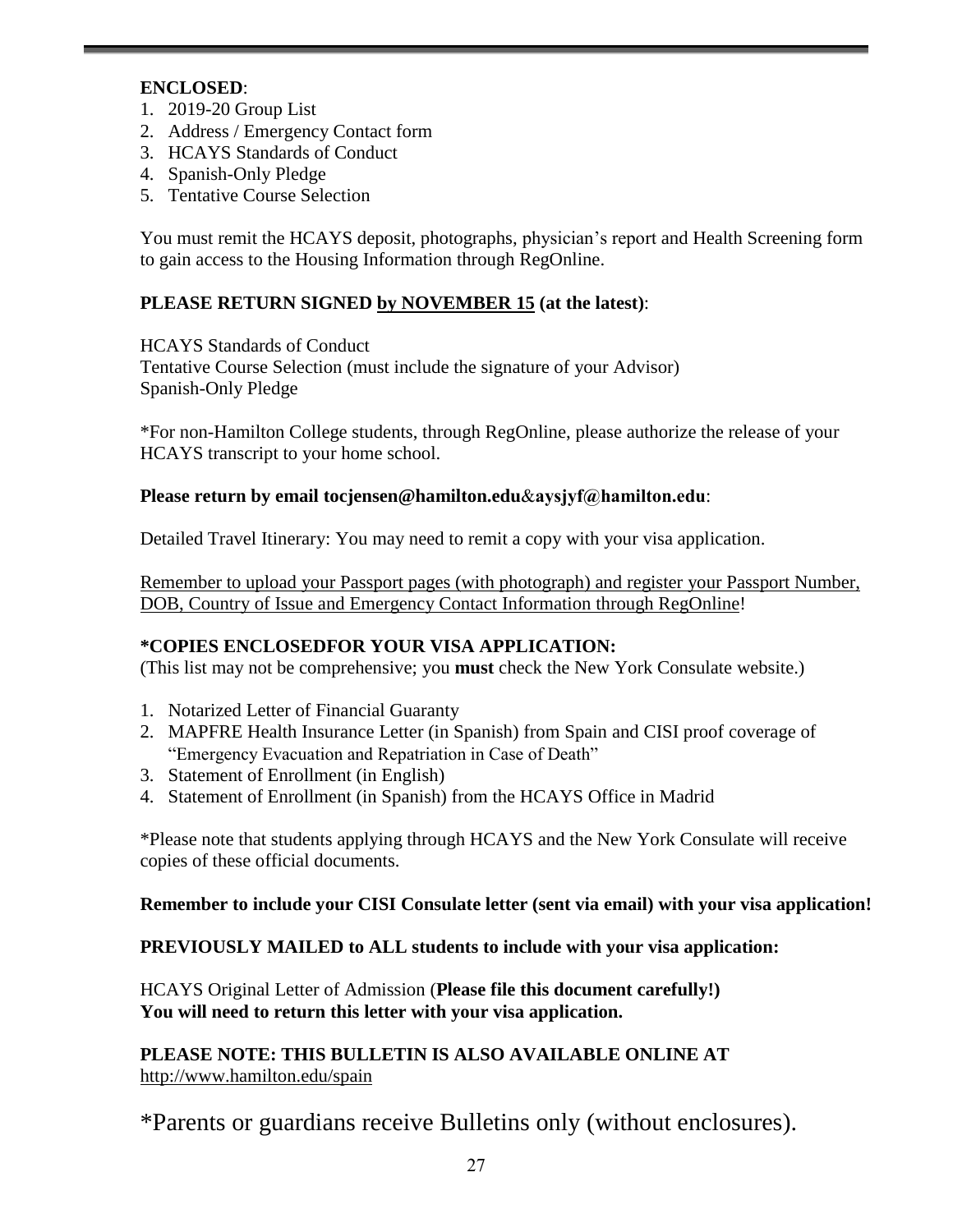## **SEMESTRE DE OTOÑO DE 2019**

| <b>FECHA</b>               | <b>EVENTO</b>                                  |
|----------------------------|------------------------------------------------|
| 26 de agosto               | Entrada en el alojamiento con familia española |
| 27 de agosto               | Reunión de orientaciónobligatoria              |
| $28 > 30$ de<br>agosto     | Clases de Orientación en HCAYS-Madrid          |
| $2 > 6$ de<br>septiembre   | Viaje de Orientación a Galicia                 |
| 9 de<br>septiembre         | <b>Comienzan las clases</b>                    |
| <b>20 de</b><br>septiembre | Actividad cultural #1                          |
| $4 > 6$ de<br>octubre      | Excursión académica a Málaga y Córdoba         |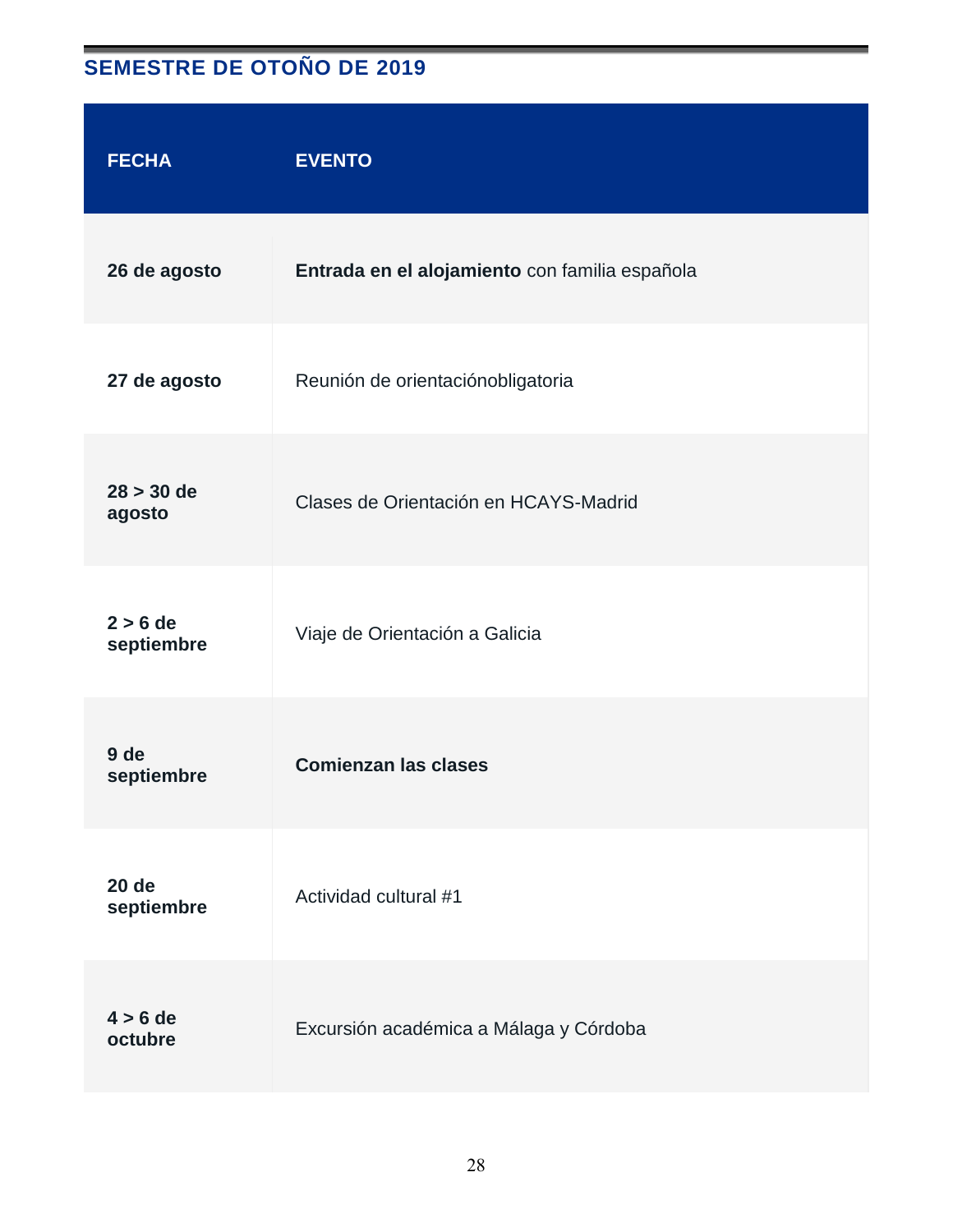| <b>FECHA</b>              | <b>EVENTO</b>                                                                                                  |
|---------------------------|----------------------------------------------------------------------------------------------------------------|
| 18 de octubre             | Actividad cultural #2                                                                                          |
| 25 de octubre             | Actividad cultural #3                                                                                          |
| 1 de noviembre            | Festivo – Día de Todos los Santos – Centro HCAYS cerrado                                                       |
| $8 > 10$ de<br>noviembre  | Excursiónacadémica a Barcelona                                                                                 |
| <b>22 de</b><br>noviembre | Actividad cultural #4                                                                                          |
| 5 de diciembre            | Último día de clases. Exhibición de trabajos gráficos de los<br>estudiantes de HCAYS y espectáculo de flamenco |
| 6 de diciembre            | Festivo - Día de la Constitución - Centro HCAYS cerrado                                                        |
| 9 de diciembre            | Festivo - Día de la Inmaculada - Centro HCAYS cerrado                                                          |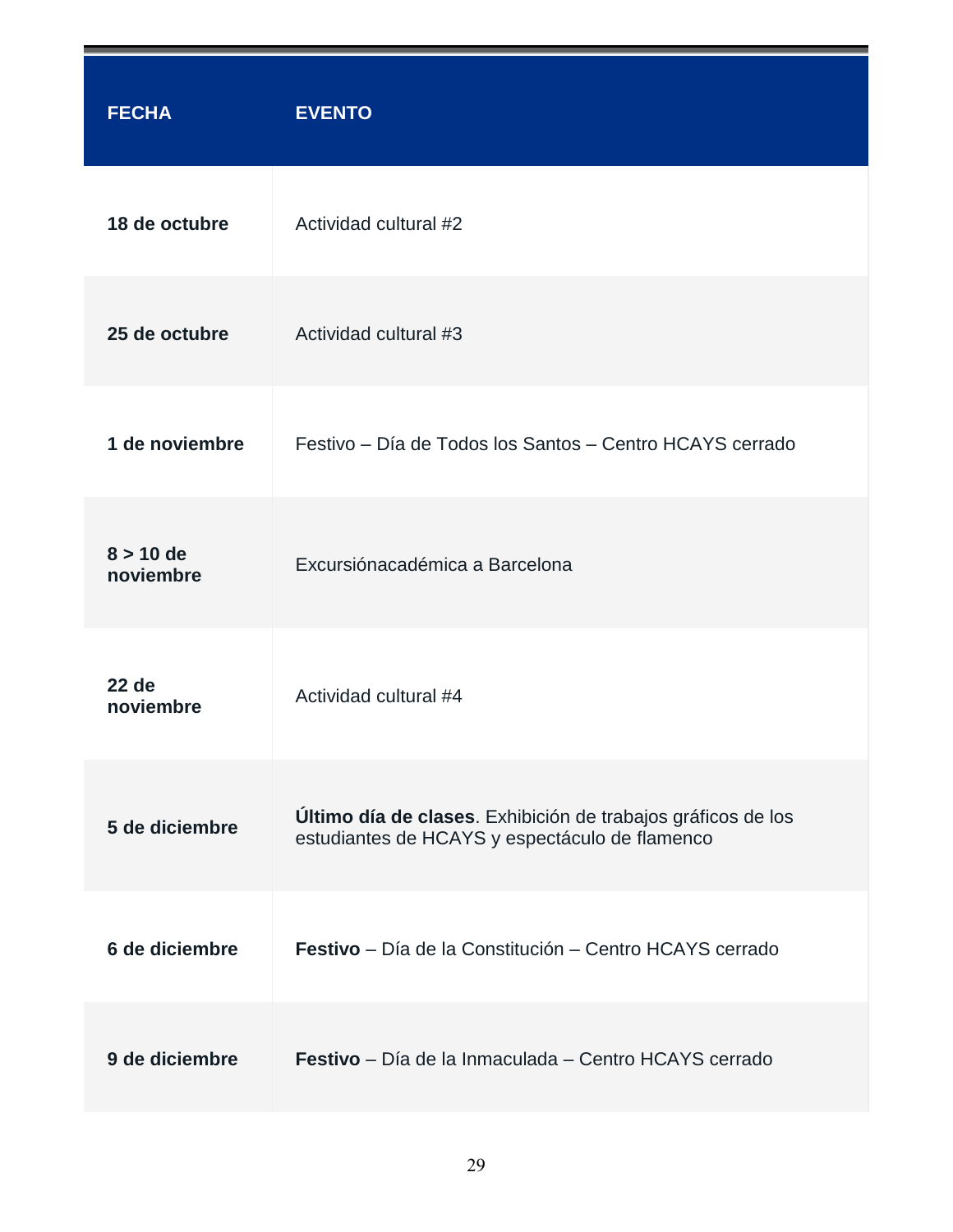| <b>FECHA</b>              | <b>EVENTO</b>                               |
|---------------------------|---------------------------------------------|
| $10 > 12$ de<br>diciembre | <b>Exámenes finales</b>                     |
| 12 de diciembre           | Fin de curso                                |
| 14 de diciembre           | Salida del alojamiento con familia española |

AVISO: HCAYS SE RESERVA EL DERECHO A MODIFICAR FECHAS Y VIAJES EN CASO DE NECESIDAD

## **SEMESTRE DE PRIMAVERA DE 2020**

| <b>FECHA</b>          | <b>EVENTO</b>                               |
|-----------------------|---------------------------------------------|
| 13 de enero           | Entrada en alojamiento con familia española |
| 14 de enero           | Reunión de orientaciónobligatoria           |
| $15 > 17$ de<br>enero | Clases de Orientación en HCAYS-Madrid       |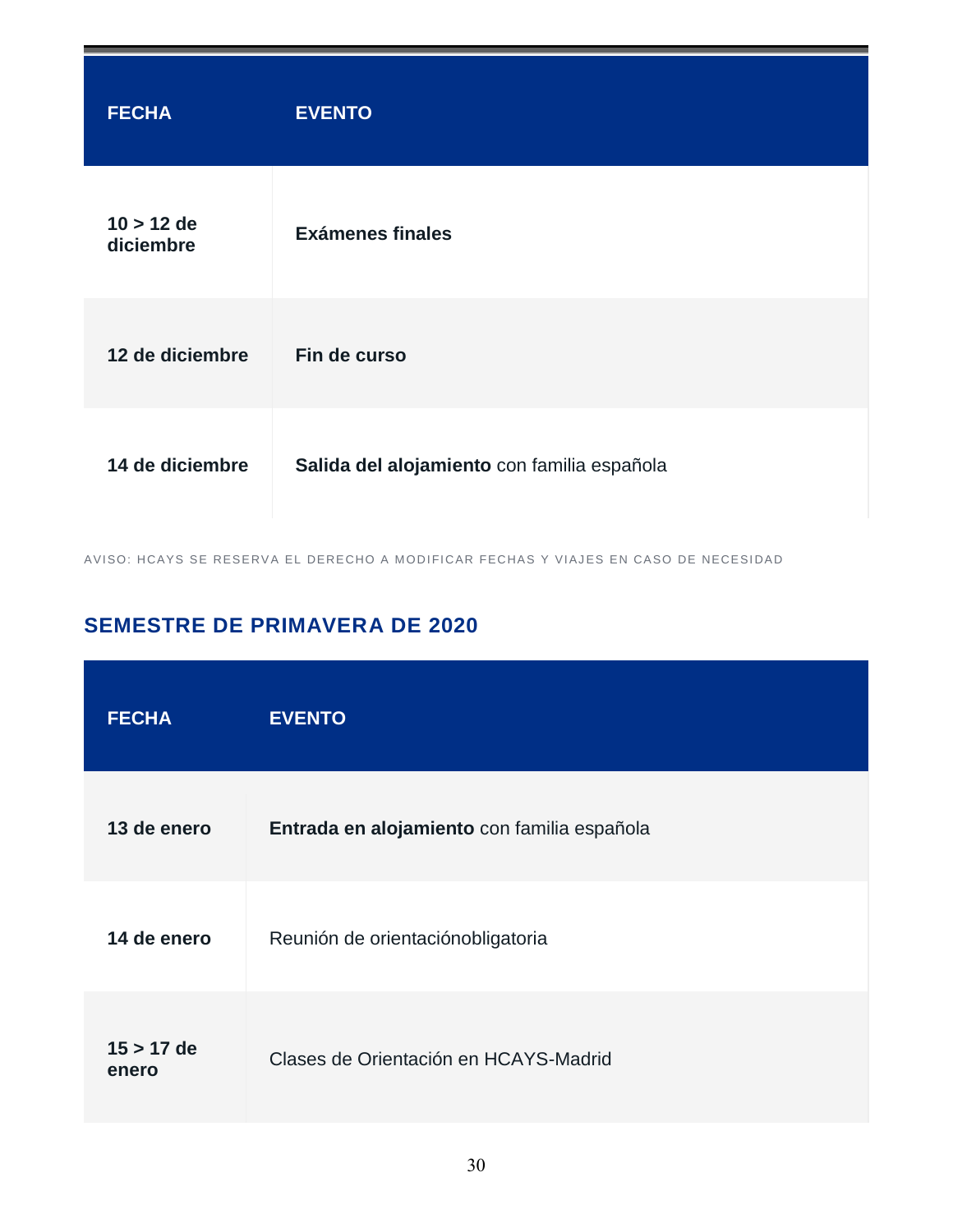| <b>FECHA</b>            | <b>EVENTO</b>                     |
|-------------------------|-----------------------------------|
| $20 > 24$ de<br>enero   | Viaje de Orientación a Andalucía  |
| 27 de enero             | Inicio de clases                  |
| 7 de febrero            | Actividad cultural #01            |
| 14 de<br>febrero        | Actividad cultural #02            |
| $21 > 23$ de<br>febrero | Excursiónacadémica a Mallorca     |
| 6 de marzo              | Actividad cultural #03            |
| 20 de marzo             | Actividad cultural #4             |
| $27 > 29$ de<br>marzo   | Excursión académica al País Vasco |